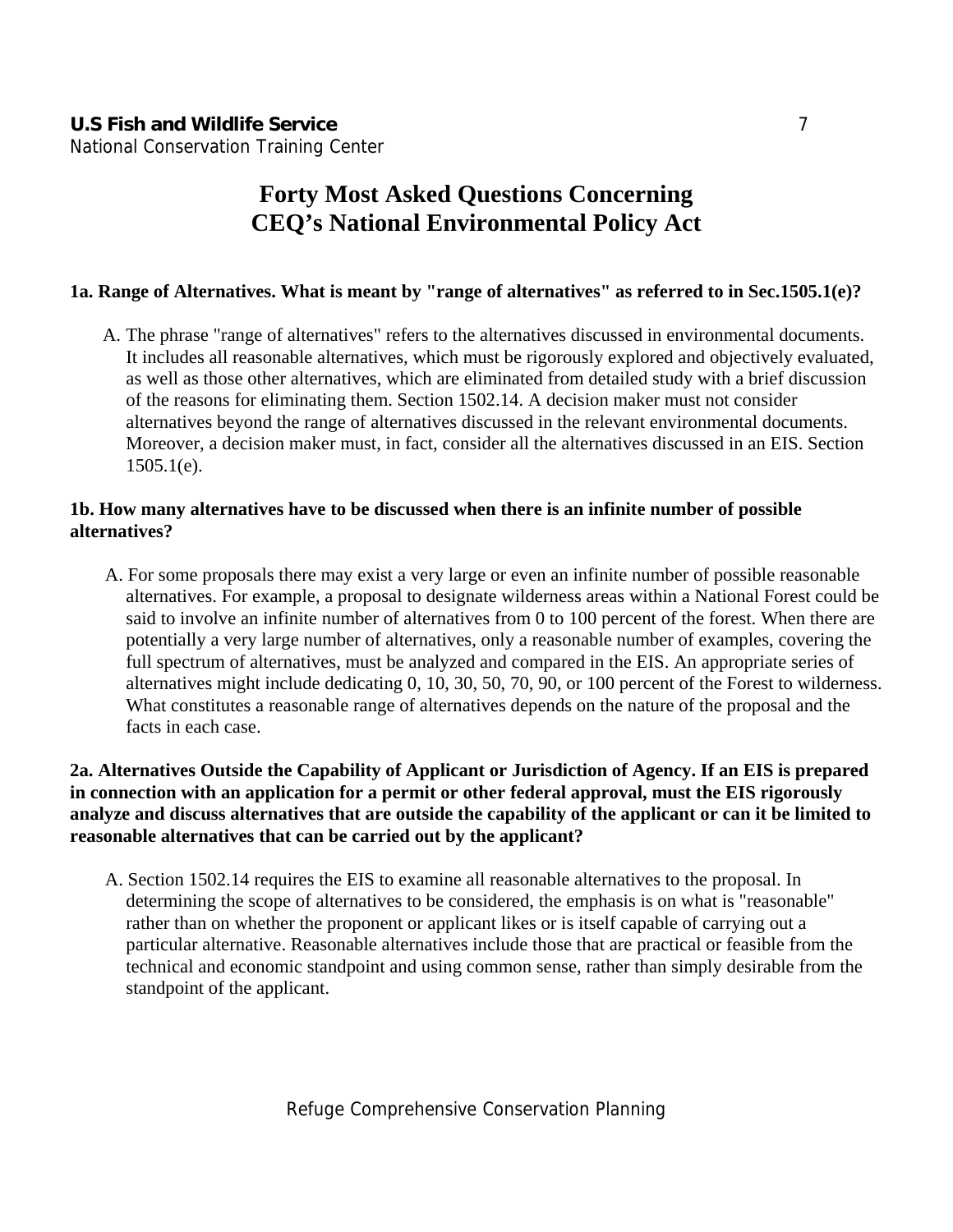## **2b. Must the EIS analyze alternatives outside the jurisdiction or capability of the agency or beyond what Congress has authorized?**

A. An alternative that is outside the legal jurisdiction of the lead agency must still be analyzed in the EIS if it is reasonable. A potential conflict with local or federal law does not necessarily render an alternative unreasonable, although such conflicts must be considered. Section 1506.2(d). Alternatives that are outside the scope of what Congress has approved or funded must still be evaluated in the EIS if they are reasonable, because the EIS may serve as the basis for modifying the Congressional approval or funding in light of NEPA's goals and policies. Section 1500.1(a).

#### **3. No-Action Alternative. What does the "no action" alternative include? If an agency is under a court order or legislative command to act, must the EIS address the "no action" alternative?**

A. Section 1502.14(d) requires the alternatives analysis in the EIS to "include the alternative of no action." There are two distinct interpretations of "no action" that must be considered, depending on the nature of the proposal being evaluated. The first situation might involve an action such as updating a land management plan where ongoing programs initiated under existing legislation and regulations will continue, even as new plans are developed. In these cases "no action" is "no change" from current management direction or level of management intensity. To construct an alternative that is based on no management at all would be a useless academic exercise. Therefore, the "no action" alternative may be thought of in terms of continuing with the present course of action until that action is changed. Consequently, projected impacts of alternative management schemes would be compared in the EIS to those impacts projected for the existing plan. In this case, alternatives would include management plans of both greater and lesser intensity, especially greater and lesser levels of resource development.

The second interpretation of "no action" is illustrated in instances involving federal decisions on proposals for projects. "No action" in such cases would mean the proposed activity would not take place, and the resulting environmental effects from taking no action would be compared with the effects of permitting the proposed activity or an alternative activity to go forward.

Where a choice of "no action" by the agency would result in predictable actions by others, this consequence of the "no action" alternative should be included in the analysis. For example, if denial of permission to build a railroad to a facility would lead to construction of a road and increased truck traffic, the EIS should analyze this consequence of the "no action" alternative.

In light of the above, it is difficult to think of a situation where it would not be appropriate to address a "no action" alternative. Accordingly, the regulations require the analysis of the no action alternative even if the agency is under a court order or legislative command to act. This analysis provides a benchmark, enabling decision makers to compare the magnitude of environmental effects of the action alternatives.

It is also an example of a reasonable alternative outside the jurisdiction of the agency that must be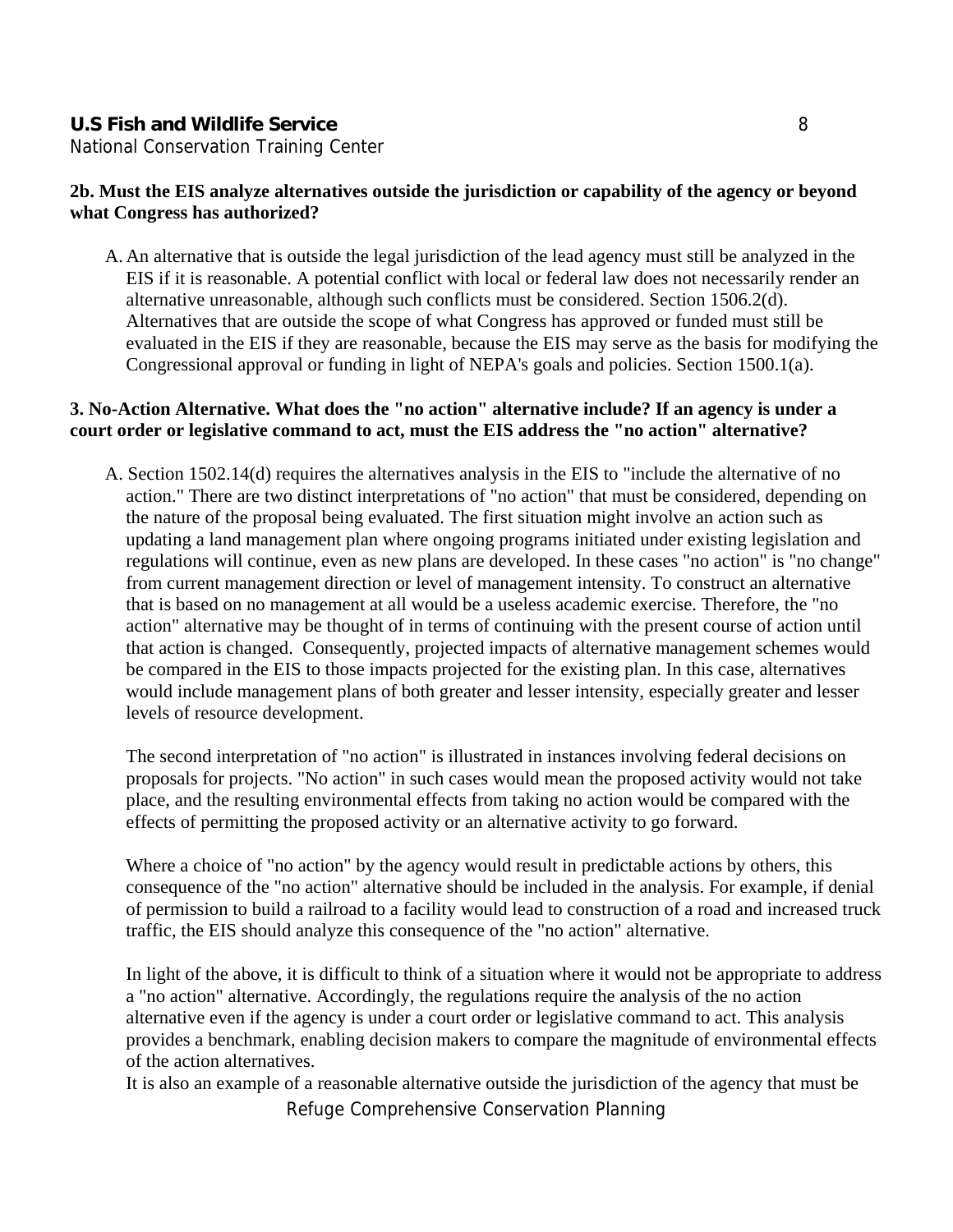National Conservation Training Center

analyzed. Section 1502.14(c). See Question 2 above. Inclusion of such an analysis in the EIS is necessary to inform the Congress, the public, and the President as intended by NEPA. Section 1500.1(a).

## **4a. Agency's Preferred Alternative. What is the "agency's preferred alternative"?**

A. The "agency's preferred alternative" is the alternative which the agency believes would fulfill its statutory mission and responsibilities, giving consideration to economic, environmental, technical and other factors. The concept of the "agency's preferred alternative" is different from the "environmentally preferable alternative," although in some cases one alternative may be both. See Question 6 below. It is identified so that agencies and the public can understand the lead agency's orientation.

## **4b. Does the "preferred alternative" have to be identified in the Draft EIS and the Final EIS or just in the Final EIS?**

A. Section 1502.14(e) requires the section of the EIS on alternatives to "identify the agency's preferred alternative if one or more exists, in the draft statement, and identify such alternative in the final statement . . ." This means that if the agency has a preferred alternative at the Draft EIS stage that alternative must be labeled or identified as such in the Draft EIS. If the responsible federal official in fact has no preferred alternative at the Draft EIS stage, a preferred alternative need not be identified there. By the time the Final EIS is filed, Section 1502.14(e) presumes the existence of a preferred alternative and requires its identification in the Final EIS "unless another law prohibits the expression of such a preference."

## **4c. Who recommends or determines the "preferred alternative?"**

A. The lead agency's official with line responsibility for preparing the EIS and assuring its adequacy is responsible for identifying the agency's preferred alternative(s). The NEPA regulations do not dictate which official in an agency shall be responsible for preparation of EISs, but agencies can identify this official in their implementing procedures, pursuant to Section 1507.3.

Even though the agency's preferred alternative is identified by the EIS preparer in the EIS, the statement must be objectively prepared and not slanted to support the choice of the agency's preferred alternative over the other reasonable and feasible alternatives.

## **5a. Proposed Action v. Preferred Alternative. Is the "proposed action" the same thing as the "preferred alternative"?**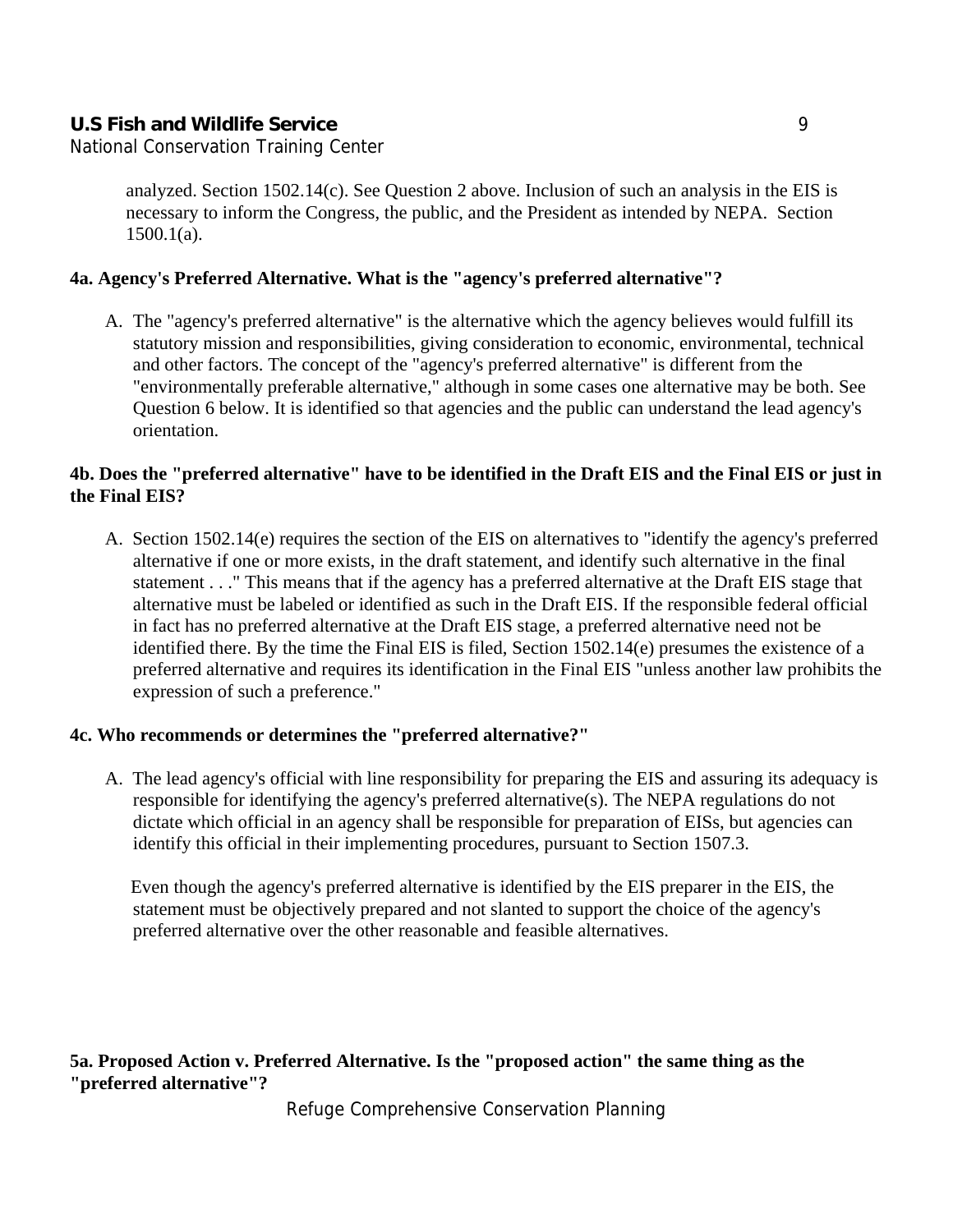A. The "proposed action" may be, but is not necessarily, the agency's "preferred alternative." The proposed action may be a proposal in its initial form before undergoing analysis in the EIS process. If the proposed action is [46 FR 18028] internally generated, such as preparing a land management plan; the proposed action might end up as the agency's preferred alternative. On the other hand the proposed action may be granting an application to a non-federal entity for a permit. The agency may or may not have a "preferred alternative" at the Draft EIS stage (see Question 4 above). In that case the agency may decide at the Final EIS stage, on the basis of the Draft EIS and the public and agency comments, that an alternative other than the proposed action is the agency's "preferred alternative."

## **5b. Is the analysis of the "proposed action" in an EIS to be treated differently from the analysis of alternatives?**

A. The degree of analysis devoted to each alternative in the EIS is to be substantially similar to that devoted to the "proposed action." Section 1502.14 is titled "Alternatives including the proposed action" to reflect such comparable treatment. Section 1502.14(b) specifically requires "substantial treatment" in the EIS of each alternative including the proposed action. This regulation does not dictate an amount of information to be provided, but rather, prescribes a level of treatment, which may in turn require varying amounts of information, to enable a reviewer to evaluate and compare alternatives.

## **6a. Environmentally Preferable Alternative. What is the meaning of the term "environmentally preferable alternative" as used in the regulations with reference to Records of Decision? How is the term "environment" used in the phrase?**

A. Section 1505.2(b) requires that, in cases where an EIS has been prepared, the Record of Decision (ROD) must identify all alternatives that were considered, " . . . specifying the alternative or alternatives which were considered to be environmentally preferable." The environmentally preferable alternative is the alternative that will promote the national environmental policy as expressed in NEPA's Section 101. Ordinarily, this means the alternative that causes the least damage to the biological and physical environment; it also means the alternative which best protects, preserves, and enhances historic, cultural, and natural resources.

The Council recognizes that the identification of the environmentally preferable alternative may involve difficult judgments, particularly when one environmental value must be balanced against another. The public and other agencies reviewing a Draft EIS can assist the lead agency to develop and determine environmentally preferable alternatives by providing their views in comments on the Draft EIS.

Through the identification of the environmentally preferable alternative, the decision maker is clearly faced with a choice between that alternative and others, and must consider whether the decision accords with the Congressionally declared policies of the Act.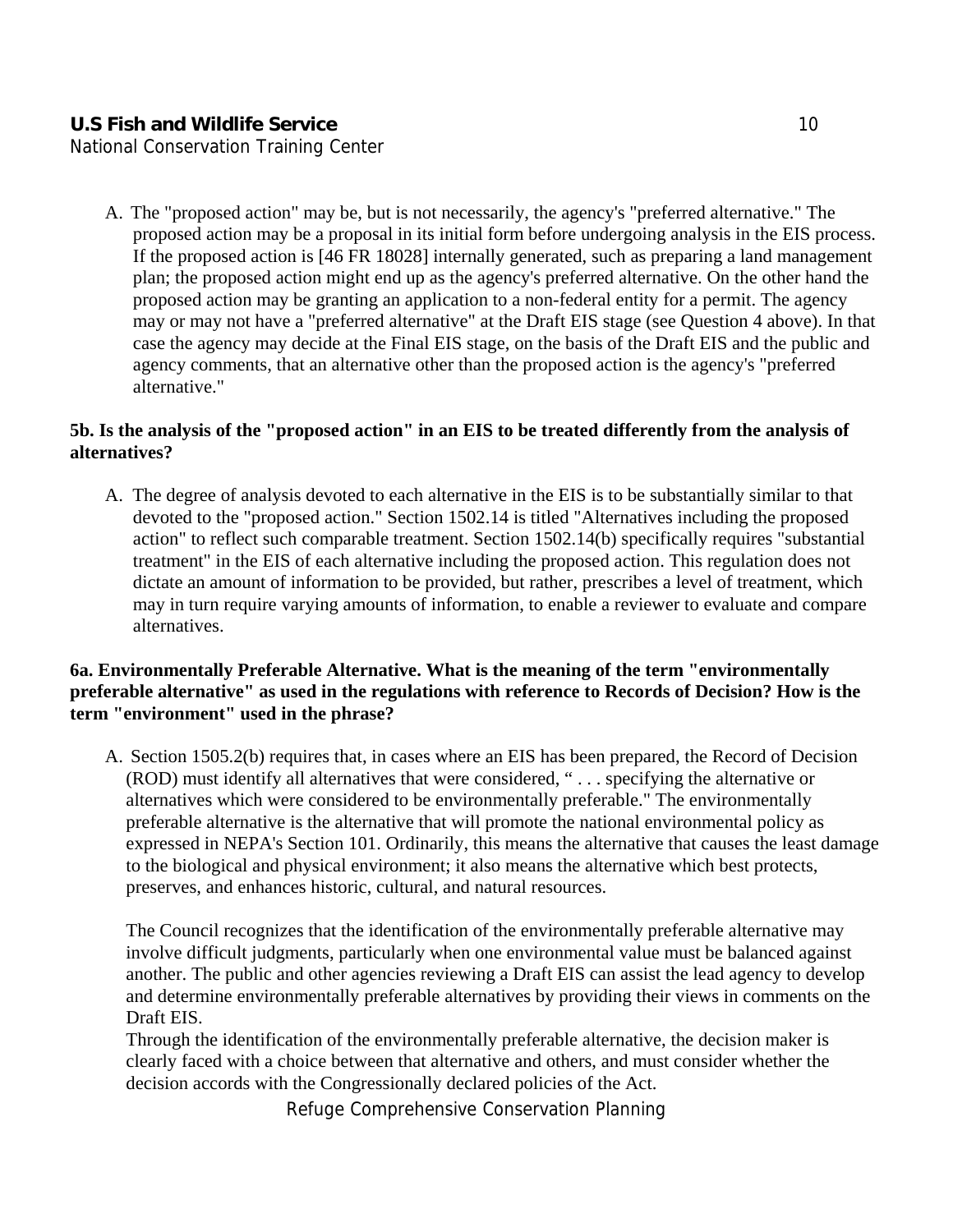## **6b. Who recommends or determines what is environmentally preferable?**

A. The agency EIS staff is encouraged to make recommendations of the environmentally preferable alternative(s) during EIS preparation. In any event the lead agency official responsible for the EIS is encouraged to identify the environmentally preferable alternative(s) in the EIS. In all cases, commentors from other agencies and the public are also encouraged to address this question. The agency must identify the environmentally preferable alternative in the ROD.

## **7. Difference Between Sections of EIS on Alternatives and Environmental Consequences. What is the difference between the sections in the EIS on "alternatives" and "environmental consequences"? How do you avoid duplicating the discussion of alternatives in preparing these two sections?**

 A. The "alternatives" section is the heart of the EIS. This section rigorously explores and objectively evaluates all reasonable alternatives including the proposed action. Section 1502.14. It should include relevant comparisons on environmental and other grounds. The "environmental consequences" section of the EIS discusses the specific environmental impacts or effects of each of the alternatives including the proposed action. Section 1502.16. In order to avoid duplication between these two sections, most of the "alternatives" section should be devoted to describing and comparing the alternatives.

Discussion of the environmental impacts of these alternatives should be limited to a concise descriptive summary of such impacts in a comparative form, including charts or tables, thus sharply defining the issues and providing a clear basis for choice among options. Section 1502.14. The "environmental consequences" section should be devoted largely to a scientific analysis of the direct and indirect environmental effects of the proposed action and of each of the alternatives. It forms the analytic basis for the concise comparison in the "alternatives" section.

## **8. Early Application of NEPA. Section 1501.2(d) of the NEPA regulations requires agencies to provide for the early application of NEPA to cases where actions are planned by private applicants or non-Federal entities and are, at some stage, subject to federal approval of permits, loans, loan guarantees, insurance or other actions. What must and can agencies do to apply NEPA early in these cases?**

 A. Section 1501.2(d) requires federal agencies to take steps toward ensuring that private parties and state and local entities initiate environmental studies as soon as federal involvement in their proposals can be foreseen. This section is intended to ensure that environmental factors are considered at an early stage in the planning process and to avoid the situation where the applicant for a federal permit or approval has completed planning and eliminated all alternatives to the proposed action by the time the EIS process commences or before the EIS process has been completed. Through early consultation, business applicants and approving agencies may gain better appreciation of each other's needs and foster a decision making process which avoids later unexpected confrontations.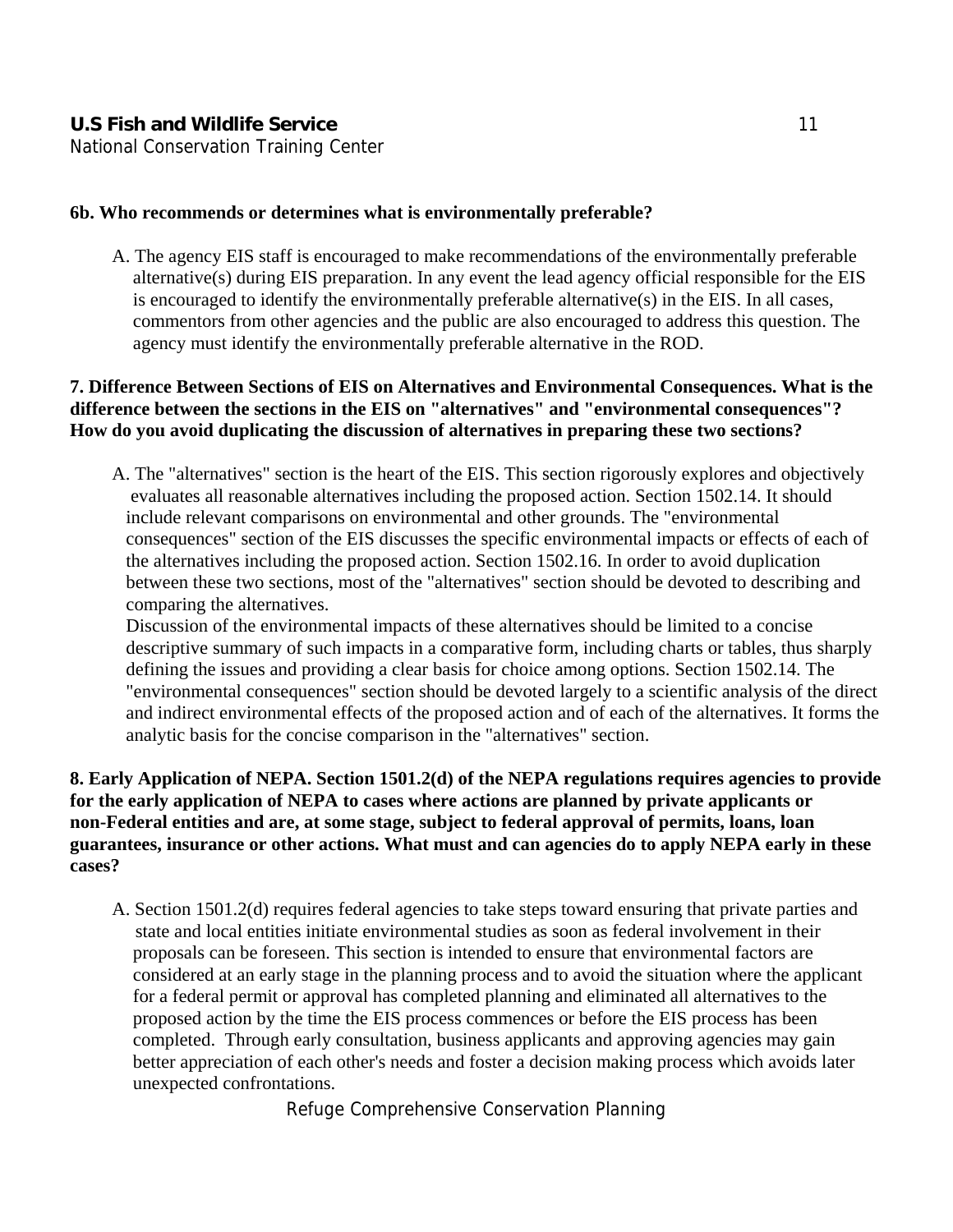Federal agencies are required by Section 1507.3(b) to develop procedures to carry out Section 1501.2(d). The procedures should include an "outreach program", such as a means for prospective applicants to conduct pre-application consultations with the lead and cooperating agencies. Applicants need to find out, in advance of project planning, what environmental studies or other information will be required, and what mitigation requirements are likely, in connection with the later federal NEPA process. Agencies should designate staff to advise potential applicants of the agency's NEPA information requirements and should publicize their pre-application procedures and information requirements in newsletters or other media used by potential applicants. Complementing Section 1501.2(d), Section 1506.5(a) requires agencies to assist applicants by outlining the types of information required in those cases where the agency requires the applicant to submit environmental data for possible use by the agency in preparing an EIS.

Section 1506.5(b) allows agencies to authorize preparation of environmental assessments by applicants. Thus, the procedures should also include a means for anticipating and utilizing applicants' environmental studies or "early corporate environmental assessments" to fulfill some of the federal agency's NEPA obligations. However, in such cases the agency must still evaluate independently the environmental issues [46 FR 18029] and take responsibility for the environmental assessment.

These provisions are intended to encourage and enable private and other non-federal entities to build environmental considerations into their own planning processes in a way that facilitates the application of NEPA and avoids delay.

## **9. Applicant Who Needs Other Permits. To what extent must an agency inquire into whether an applicant for a federal permit, funding or other approval of a proposal will also need approval from another agency for the same proposal or some other related aspect of it?**

A. Agencies must integrate the NEPA process into other planning at the earliest possible time to insure that planning and decisions reflect environmental values, to avoid delays later in the process, and to head off potential conflicts. Specifically, the agency must "provide for cases where actions are planned by . . . applicants," so that designated staff are available to advise potential applicants of studies or other information that will foreseeably be required for the later federal action; the agency shall consult with the applicant if the agency foresees its own involvement in the proposal; and it shall insure that the NEPA process commences at the earliest possible time. Section 1501.2(d). (See Question 8.)

 The regulations emphasize agency cooperation early in the NEPA process. Section 1501.6. Section 1501.7 on "scoping" also provides that all affected Federal agencies are to be invited to participate in scoping the environmental issues and to identify the various environmental review and consultation requirements that may apply to the proposed action. Further, Section 1502.25(b) requires that the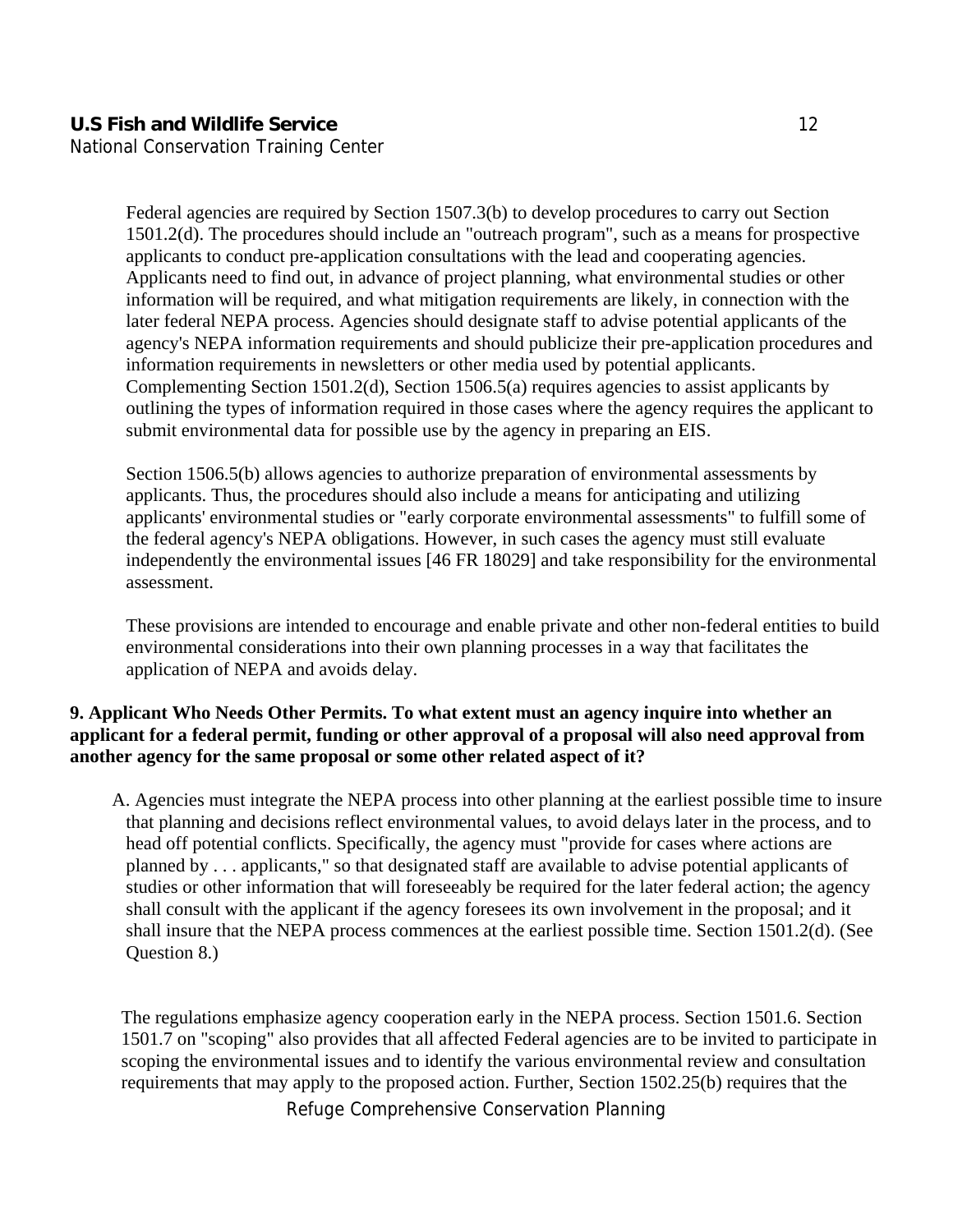National Conservation Training Center

draft EIS list all the federal permits, licenses and other entitlements that are needed to implement the proposal.

These provisions create an affirmative obligation on federal agencies to inquire early, and to the maximum degree possible, to ascertain whether an applicant is or will be seeking other federal assistance or approval, or whether the applicant is waiting until a proposal has been substantially developed before requesting federal aid or approval.

Thus, a federal agency receiving a request for approval or assistance should determine whether the applicant has filed separate requests for federal approval or assistance with other federal agencies. Other federal agencies that are likely to become involved should then be contacted, and the NEPA process coordinated, to insure an early and comprehensive analysis of the direct and indirect effects of the proposal and any related actions. The agency should inform the applicant that action on its application might be delayed unless it submits all other federal applications (where feasible to do so), so that all the relevant agencies can work together on the scoping process and preparation of the EIS.

## **10a. Limitations on Action During 30-Day Review Period for Final EIS. What actions by agencies and/ applicants are allowed during EIS preparation and during the 30-day review period after publication of a final EIS?**

A. No federal decision on the proposed action shall be made or recorded until at least 30 days after the publication by EPA of notice that the particular EIS has been filed with EPA. Sections 1505.2 and 1506.10. Section 1505.2 requires this decision to be stated in a public Record of Decision.

Until the agency issues its Record of Decision, no action by an agency or an applicant concerning the proposal shall be taken which would have an adverse environmental impact or limit the choice of reasonable alternatives. Section 1506.1(a). But this does not preclude preliminary planning or design work, which is needed to support an application for permits or assistance. Section 1506.1(d).

When the impact statement in question is a program EIS, no major action concerning the program may be taken which may significantly affect the quality of the human environment, unless the particular action is justified independently of the program, is accompanied by its own adequate environmental impact statement and will not prejudice the ultimate decision on the program. Section 1506.1(c).

## **10b. Do these limitations on action (described in Question 10a) apply to state or local agencies that have statutorily delegated responsibility for preparation of environmental documents required by NEPA, for example, under the HUD Block Grant program?**

Refuge Comprehensive Conservation Planning A. Yes, these limitations do apply, without any variation from their application to federal agencies.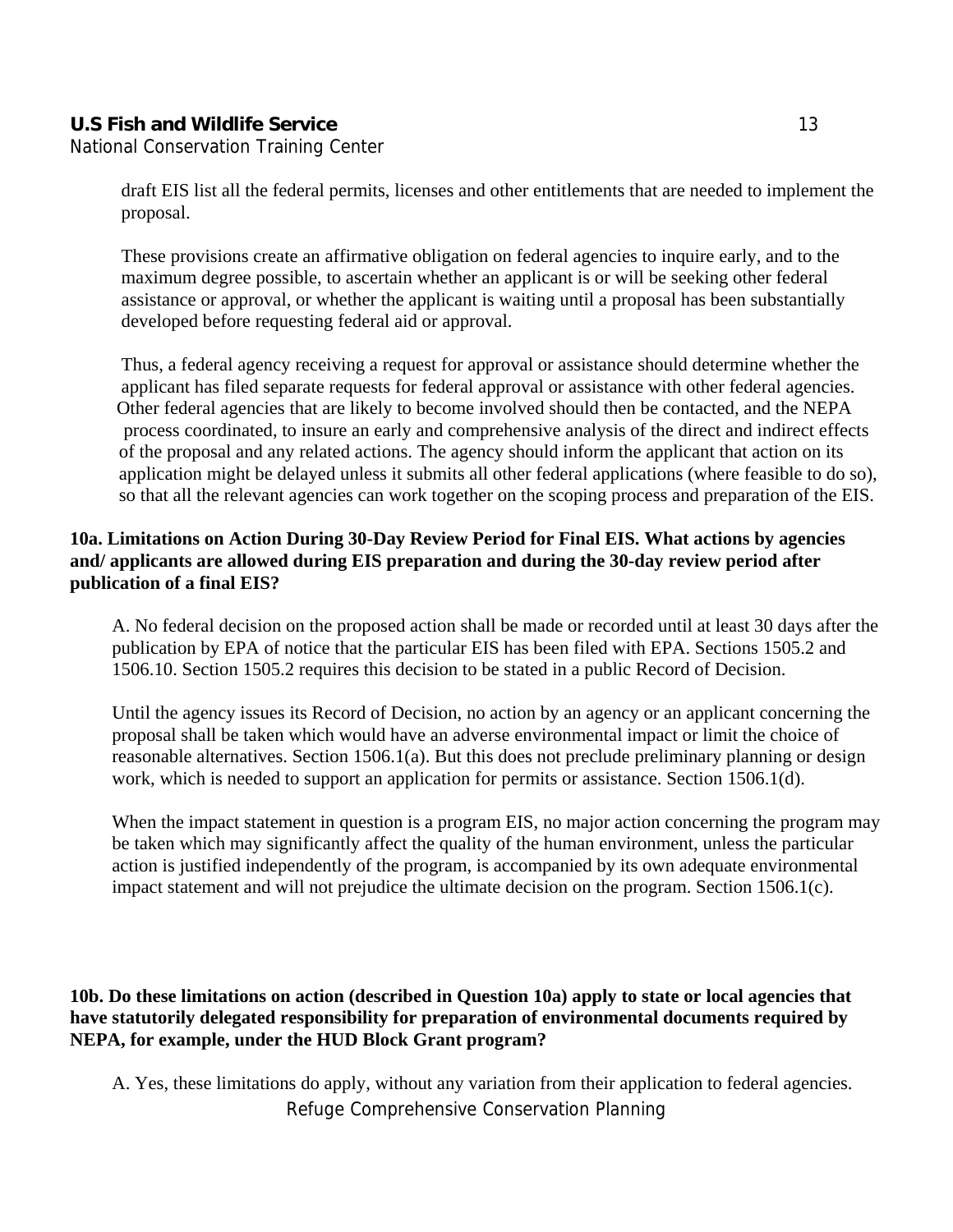**11. Limitations on Actions by an Applicant During EIS Process. What actions must a lead agency take during the NEPA process when it becomes aware that a non-federal applicant is about to take an action within the agency's jurisdiction that would either have an adverse environmental impact or limit the choice of reasonable alternatives (e.g., prematurely commit money or other resources towards the completion of the proposal)?** 

A. The federal agency must notify the applicant that the agency will take strong affirmative steps insure that the objectives and procedures of NEPA are fulfilled. Section 1506.1(b). These steps could include seeking injunctive measures under NEPA, or the use of sanctions available under either the agency's permitting authority or statutes setting forth the agency's statutory mission. For example, the agency might advise an applicant that if it takes such action the agency will not process its application.

## **12a. Effective Date and Enforceability of the Regulations. What actions are subject to the Council's new regulations, and what actions are grandfathered under the old guidelines?**

A. The effective date of the Council's regulations was July 30, 1979 (except for certain HUD programs under the Housing and Community Development Act, 42 U.S.C. 5304(h), and certain state highway programs that qualify under Section 102(2)(D) of NEPA for which the regulations became effective on November 30, 1979). All the provisions of the regulations are binding as of that date, including those covering decision making, public participation, referrals, limitations on actions, EIS supplements, etc. For example, a Record of Decision would be prepared even for decisions where the draft EIS was filed before July 30, 1979.

But in determining whether or not the new regulations apply to the preparation of a particular environmental document, the relevant factor is the date of filing of the draft of that document. Thus, the new regulations do not require the redrafting of an EIS or supplement if the draft EIS or supplement was filed before July 30, 1979. However, a supplement prepared after the effective date of the regulations for an EIS issued in final before the effective date of the regulations would be controlled by the regulations.

Even though agencies are not required to apply the regulations to an EIS or other document for which the draft was filed prior to July 30, 1979, the regulations encourage agencies to follow the regulation "to the fullest extent practicable," i.e., if it is feasible to do so, in preparing the final document. Section 1506.12(a).

#### **12b. Are projects authorized by Congress before the effective date of the Council's regulations grandfathered?**

 A. No. The date of Congressional authorization for a project is not determinative of whether the Council's regulations or former Guidelines apply to the particular proposal. No incomplete projects or proposals of any kind are grandfathered in whole or in part. Only certain environmental documents,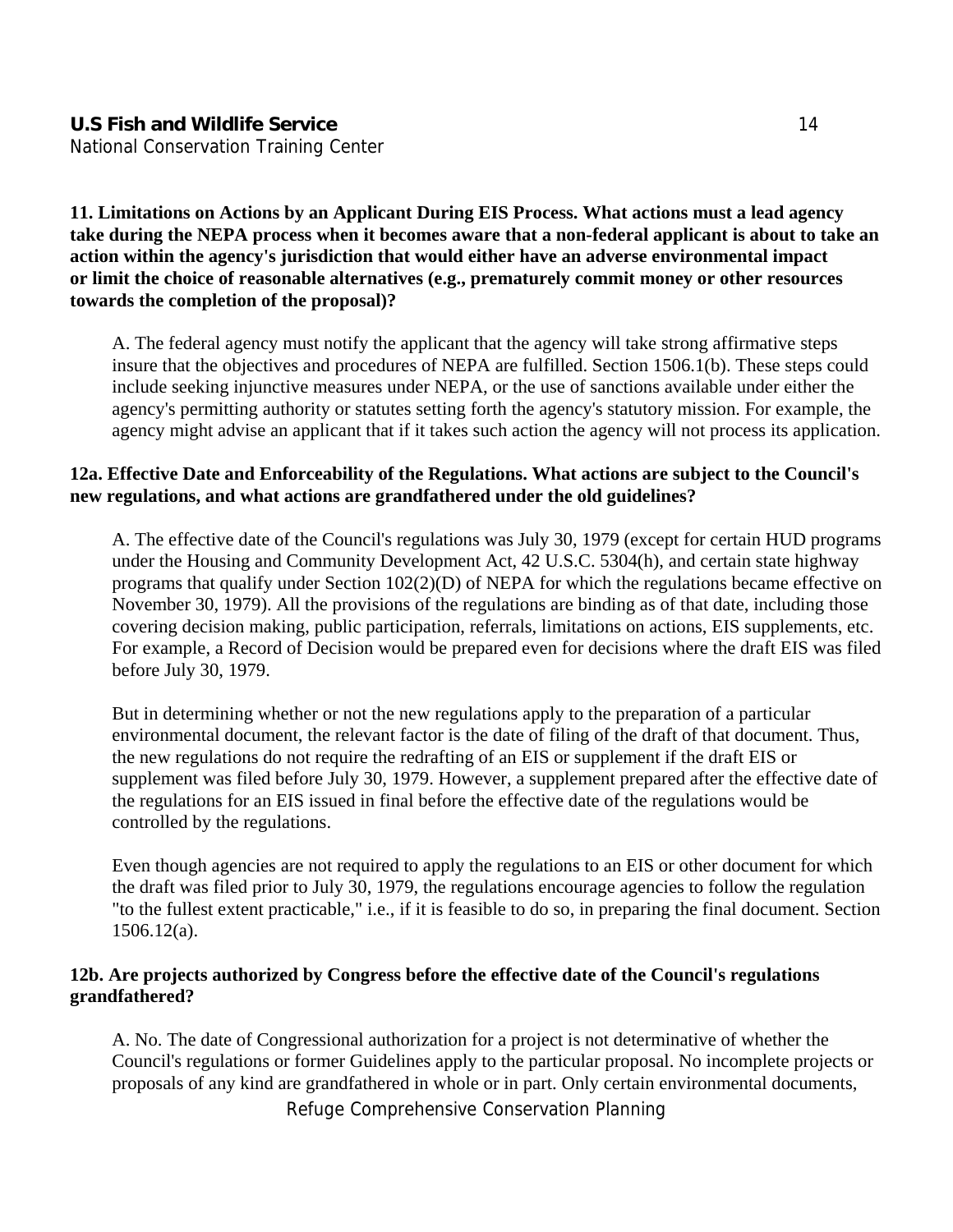National Conservation Training Center

for which the draft was issued before the effective date of the regulations, are grandfathered and [46 FR

18030] subject to the Council's former Guidelines.

#### **12c. Can a violation of the regulations give rise to a cause of action?**

A. While a trivial violation of the regulations would not give rise to an independent cause of action, such a cause of action would arise from a substantial violation of the regulations. Section 1500.3.

## **13. Use of Scoping Before Notice of Intent to Prepare EIS. Can the scoping process be used in connection with preparation of an environmental assessment, i.e., before both the decision to proceed with an EIS and publication of a notice of intent?**

A. Yes. Scoping can be a useful tool for discovering alternatives to a proposal, or significant impacts that may have been overlooked. In cases where an environmental assessment is being prepared to help an agency decide whether to prepare an EIS, useful information might result from early participation by other agencies and the public in a scoping process.

The regulations state that the scoping process is to be preceded by a Notice of Intent (NOI) to prepare an EIS. But that is only the minimum requirement. Scoping may be initiated earlier, as long as there is appropriate public notice and enough information available on the proposal so that the public and relevant agencies can participate effectively.

However, scoping that is done before the assessment, and in aid of its preparation, cannot substitute for the normal scoping process after publication of the NOI, unless the earlier public notice states clearly that this possibility was under consideration, and the NOI expressly provides that written comments on the scope of alternatives and impacts will still be considered.

## **14a. Rights and Responsibilities of Lead and Cooperating Agencies. What are the respective rights and responsibilities of lead and cooperating agencies? What letters and memoranda must be prepared?**

A. After a lead agency has been designated (Sec. 1501.5), that agency has the responsibility to solicit cooperation from other federal agencies that have jurisdiction by law or special expertise on any environmental issue that should be addressed in the EIS being prepared. Where appropriate, the lead agency should seek the cooperation of state or local agencies of similar qualifications. When the proposal may affect an Indian reservation, the agency should consult with the Indian tribe. Section 1508.5. The request for cooperation should come at the earliest possible time in the NEPA process.

After discussions with the candidate cooperating agencies, the lead agency and the cooperating agencies are to determine by letter or by memorandum which agencies will undertake cooperating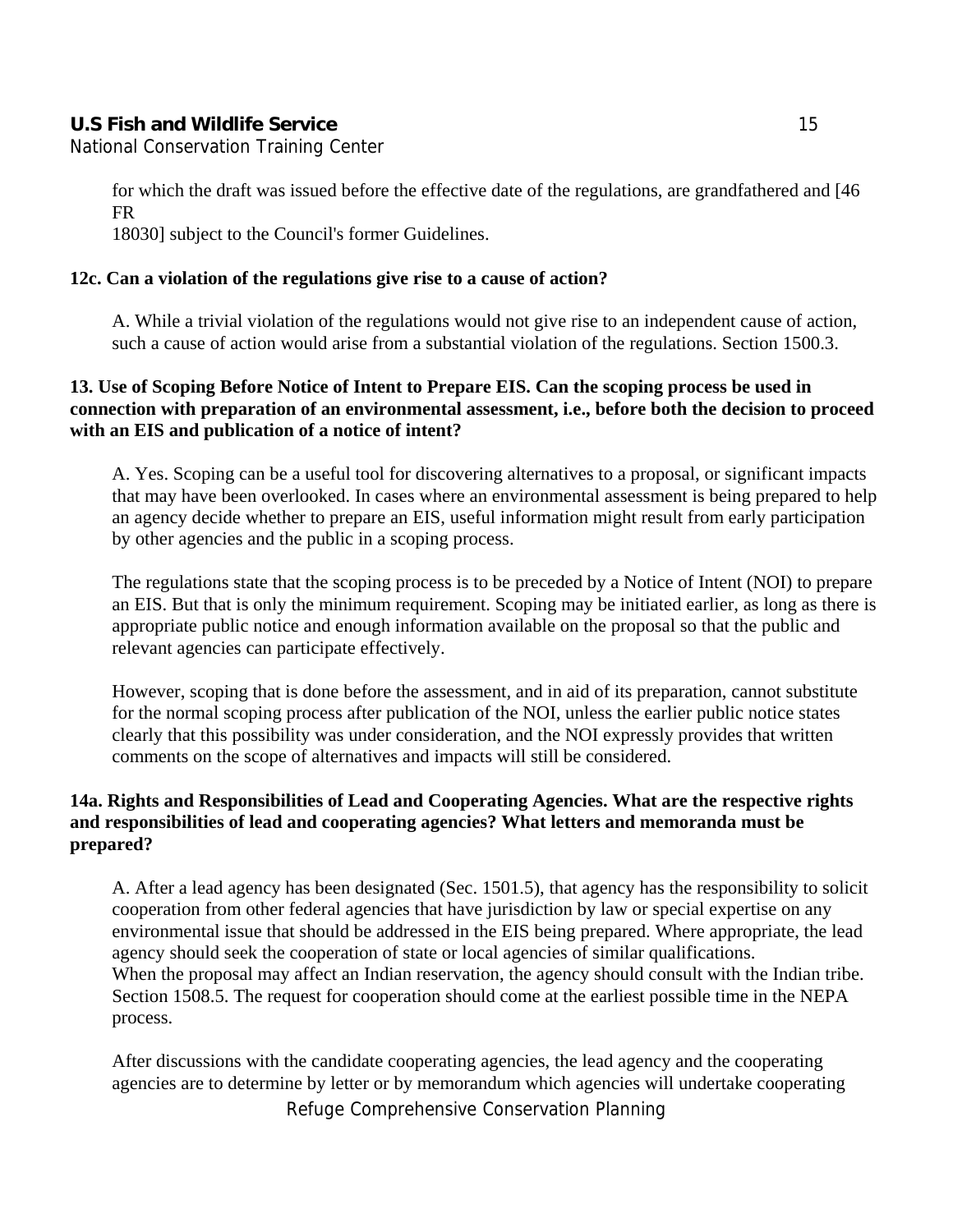National Conservation Training Center

responsibilities. To the extent possible at this stage, responsibilities for specific issues should be assigned. The allocation of responsibilities will be completed during scoping. Section 1501.7(a)(4).

Cooperating agencies must assume responsibility for the development of information and the preparation of environmental analyses at the request of the lead agency. Section 1501.6(b)(3). Cooperating agencies are now required by Section 1501.6 to devote staff resources that were normally primarily used to critique or comment on the Draft EIS after its preparation, much earlier in the NEPA process -- primarily at the scoping and Draft EIS preparation stages. If a cooperating agency determines that its resource limitations preclude any involvement, or the degree of involvement (amount of work) requested by the lead agency, it must so inform the lead agency in writing and submit a copy of this correspondence to the Council. Section 1501.6(c).

In other words, the potential cooperating agency must decide early if it is able to devote any of its resources to a particular proposal. For this reason the regulation states that an agency may reply to a request for cooperation that "other program commitments preclude any involvement or the degree of involvement requested in the action that is the subject of the environmental impact statement." (Emphasis added). The regulation refers to the "action," rather than to the EIS, to clarify that the agency is taking itself out of all phases of the federal action, not just draft EIS preparation. This means that the agency has determined that it cannot be involved in the later stages of EIS review and comment, as well as decision-making on the proposed action. For this reason, cooperating agencies with jurisdiction by law (those which have permitting or other approval authority) cannot opt out entirely of the duty to cooperate on the EIS. See also Question 15, relating specifically to the responsibility of EPA.

## **14b. How are disputes resolved between lead and cooperating agencies concerning the scope and level of detail of analysis and the quality of data in impact statements?**

A. Such disputes are resolved by the agencies themselves. A lead agency, of course, has the ultimate responsibility for the content of an EIS. But it is supposed to use the environmental analysis and recommendations of cooperating agencies with jurisdiction by law or special expertise to the maximum extent possible, consistent with its own responsibilities as lead agency. Section 1501.6(a)(2).

If the lead agency leaves out a significant issue or ignores the advice and expertise of the cooperating agency, the EIS may be found later to be inadequate. Similarly, where cooperating agencies have their own decisions to make and they intend to adopt the environmental impact statement and base their decisions on it, one document should include all of the information necessary for the decisions by the cooperating agencies. Otherwise they may be forced to duplicate the EIS process by issuing a new, more complete EIS or Supplemental EIS, even though the original EIS could have sufficed if it had been properly done at the outset. Thus, both lead and cooperating agencies have a stake in producing a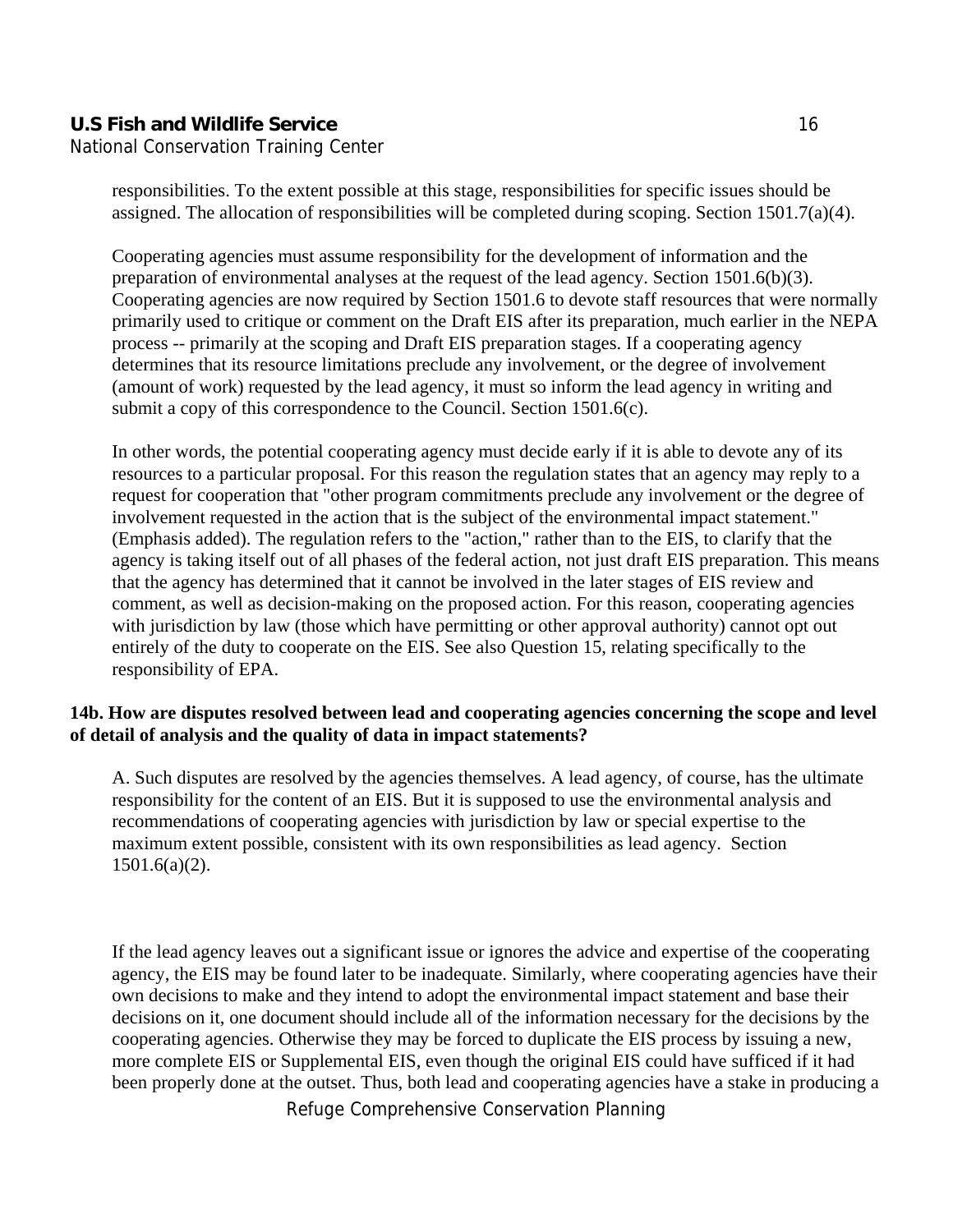National Conservation Training Center

document of good quality. Cooperating agencies also have a duty to participate fully in the scoping process to ensure that the appropriate range of issues is determined early in the EIS process.

Because the EIS is not the Record of Decision, but instead constitutes the information and analysis on which to base a decision, disagreements about conclusions to be drawn from the EIS need not inhibit agencies from issuing a joint document, or adopting another agency's EIS, if the analysis is adequate. Thus, if each agency has its own "preferred alternative," both can be identified in the EIS. Similarly, a cooperating agency with jurisdiction by law may determine in its own ROD that alternative A is the environmentally preferable action, even though the lead agency has decided in its separate ROD that Alternative B is environmentally preferable.

#### **14c. What are the specific responsibilities of federal and state cooperating agencies to review draft EISs?**

A. Cooperating agencies (i.e., agencies with jurisdiction by law or special expertise) and agencies that are authorized to develop or enforce environmental standards, must comment on environmental impact statements within their jurisdiction, expertise or authority. Sections 1503.2, 1508.5. If a cooperating agency is satisfied that its views are adequately reflected in the environmental impact statement, it should simply comment accordingly. Conversely, if the cooperating agency determines that a draft EIS is incomplete, inadequate or inaccurate, or it has other comments, it should promptly make such comments, conforming to the requirements of specificity in section 1503.3.

#### **14d. How is the lead agency to treat the comments of another agency with jurisdiction by law or special expertise which has failed or refused to cooperate or participate in scoping or EIS preparation?**

A. A lead agency has the responsibility to respond to all substantive comments raising significant issues regarding a draft EIS. Section 1503.4. However, cooperating agencies are generally under an obligation to raise issues or otherwise participate in the EIS process during scoping and EIS preparation if they reasonably can do so. In practical terms, if a cooperating agency fails to cooperate at the outset, such as during scoping, it will find that its comments at a later stage will not be as persuasive to the lead agency.

## **15. Commenting Responsibilities of EPA. Are EPA's responsibilities to review and comment on the environmental effects of agency proposals under Section 309 of the Clean Air Act independent of its responsibility as a cooperating agency?**

A. Yes. EPA has an obligation under Section 309 of the Clean Air Act to review and comment in writing on the environmental impact of any matter relating to the authority of the Administrator contained in proposed legislation, federal construction projects, other federal actions requiring EISs, and new regulations. 42 U.S.C. Sec. 7609. This obligation is independent of its role as a cooperating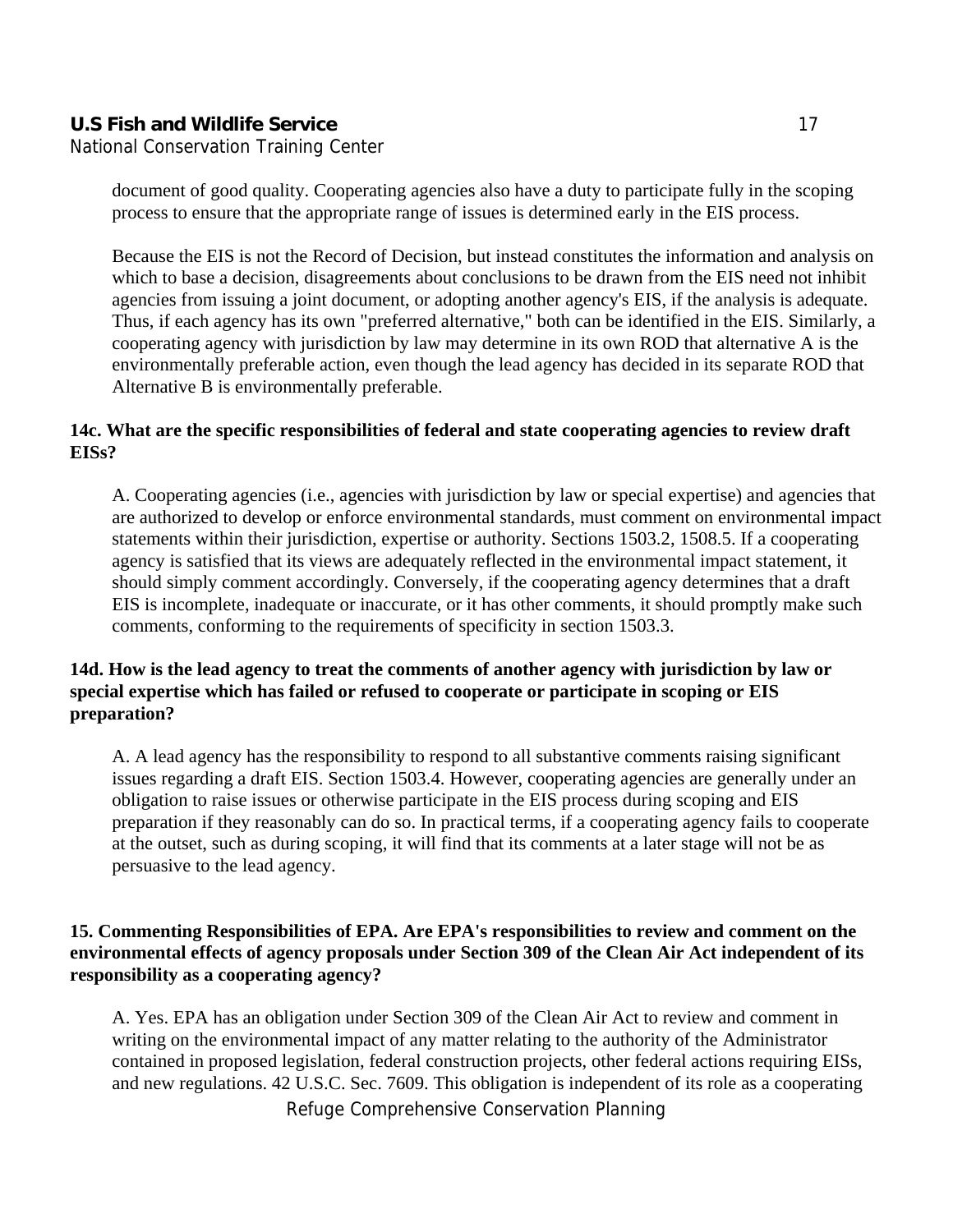agency under the NEPA regulations.

## **16. Third Party Contracts. What is meant by the term "third party contracts" in connection with the preparation of an EIS? See Section 1506.5(c). When can "third party contracts" be used?**

A. As used by EPA and other agencies, the term "third party contract" refers to the preparation of EISs by contractors paid by the applicant. In the case of an EIS for a National Pollution Discharge Elimination System (NPDES) permit, the applicant, aware in the early planning stages of the proposed project of the need for an EIS, contracts directly with a consulting firm for its preparation. See 40 C.F.R. 6.604(g). The "third party" is EPA which, under Section 1506.5(c), must select the consulting firm, even though the applicant pays for the cost of preparing the EIS. The consulting firm is responsible to EPA for preparing an EIS that meets the requirements of the NEPA regulations and EPA's NEPA procedures. It is in the applicant's interest that the EIS comply with the law so that EPA can take prompt action on the NPDES permit application. The "third party contract" method under EPA's NEPA procedures is purely voluntary, though most applicants have found it helpful in expediting compliance with NEPA.

If a federal agency uses "third party contracting," the applicant may undertake the necessary paperwork for the solicitation of a field of candidates under the agency's direction, so long as the agency complies with Section 1506.5(c). Federal procurement requirements do not apply to the agency because it incurs no obligations or costs under the contract, nor does the agency procure anything under the contract.

## **17a. Disclosure Statement to Avoid Conflict of Interest. If an EIS is prepared with the assistance of a consulting firm, the firm must execute a disclosure statement. What criteria must the firm follow in determining whether it has any "financial or other interest in the outcome of the project" which would cause a conflict of interest?**

A. Section 1506.5(c), which specifies that a consulting firm preparing an EIS must execute a disclosure statement, does not define "financial or other interest in the outcome of the project." The Council interprets this term broadly to cover any known benefits other than general enhancement of professional reputation.

This includes any financial benefit such as a promise of future construction or design work on the project, as well as indirect benefits the consultant is aware of (e.g., if the project would aid proposals sponsored by the firm's other clients). For example, completion of a highway project may encourage construction of a shopping center or industrial park from which the consultant stands to benefit. If a consulting firm is aware that it has such an interest in the decision on the proposal, it should be disqualified from preparing the EIS, to preserve the objectivity and integrity of the NEPA process.

When a consulting firm has been involved in developing initial data and plans for the project, but does not have any financial or other interest in the outcome of the decision, it need not be disqualified from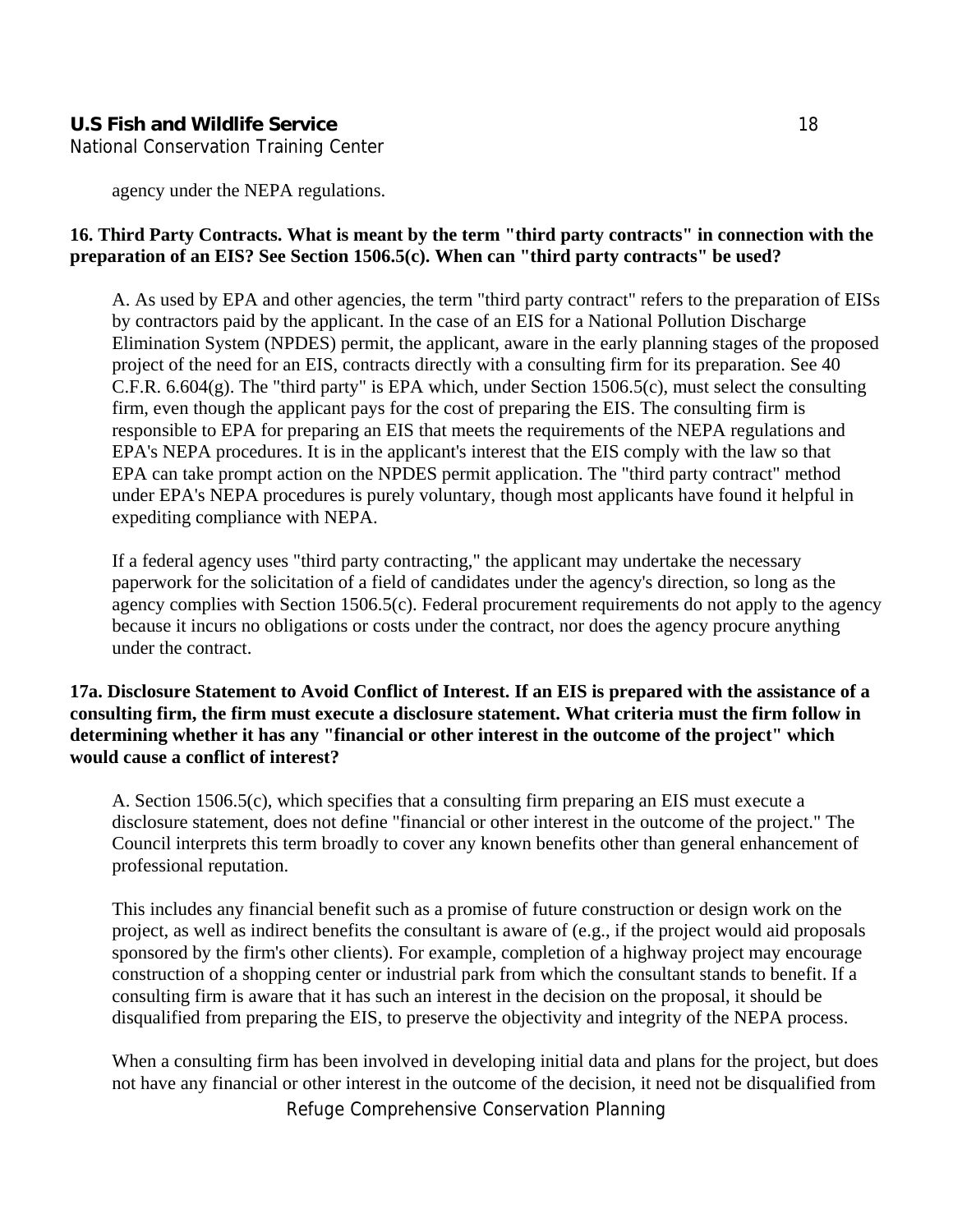National Conservation Training Center

preparing the EIS. However, a disclosure statement in the draft EIS should clearly state the scope and extent of the firm's prior involvement to expose any potential conflicts of interest that may exist.

**17b. If the firm in fact has no promise of future work or other interest in the outcome of the proposal, may the firm later bid in competition with others for future work on the project if the proposed action is approved?** 

A. Yes.

## **18. Uncertainties About Indirect Effects of A Proposal. How should uncertainties about indirect effects of a proposal be addressed, for example, in cases of disposal of federal lands, when the identity or plans of future landowners is unknown?**

A. The EIS must identify all the indirect effects that are known, and make a good faith effort to explain the effects that are not known but are "reasonably foreseeable." Section 1508.8(b). In the example, if there is total uncertainty about the identity of future landowners or the nature of future land uses, then of course, the agency is not required to engage in speculation or contemplation about their future plans. But, in the ordinary course of business, people do make judgments based upon reasonably foreseeable occurrences. It will often be possible to consider the likely purchasers and the development trends in that area or similar areas in recent years; or the likelihood that the land will be used for an energy project, shopping center, subdivision, farm or factory. The agency has the responsibility to make an informed judgment, and to estimate future impacts on that basis, especially if trends are ascertainable or potential purchasers have made themselves known. The agency cannot ignore these uncertain, but probable, effects of its decisions.

#### **19a. Mitigation Measures. What is the scope of mitigation measures that must be discussed?**

A. The mitigation measures discussed in an EIS must cover the range of impacts of the proposal. The measures must include such things as design alternatives that would decrease pollution emissions, construction impacts, esthetic intrusion, as well as relocation assistance, possible land use controls that could be enacted, and other possible efforts. Mitigation measures must be considered even for impacts that by themselves would not be considered "significant."

Once the proposal itself is considered as a whole to have significant effects, all of its specific effects on the environment (whether or not "significant") must be considered, and mitigation measures must be developed where it is feasible to do so. Sections 1502.14(f), 1502.16(h), 1508.14.

## **19b. How should an EIS treat the subject of available mitigation measures that are (1) outside the jurisdiction of the lead or cooperating agencies, or (2) unlikely to be adopted or enforced by the responsible agency?**

Refuge Comprehensive Conservation Planning A. All relevant, reasonable mitigation measures that could improve the project are to be identified, even if they are outside the jurisdiction of the lead agency or the cooperating agencies, and thus would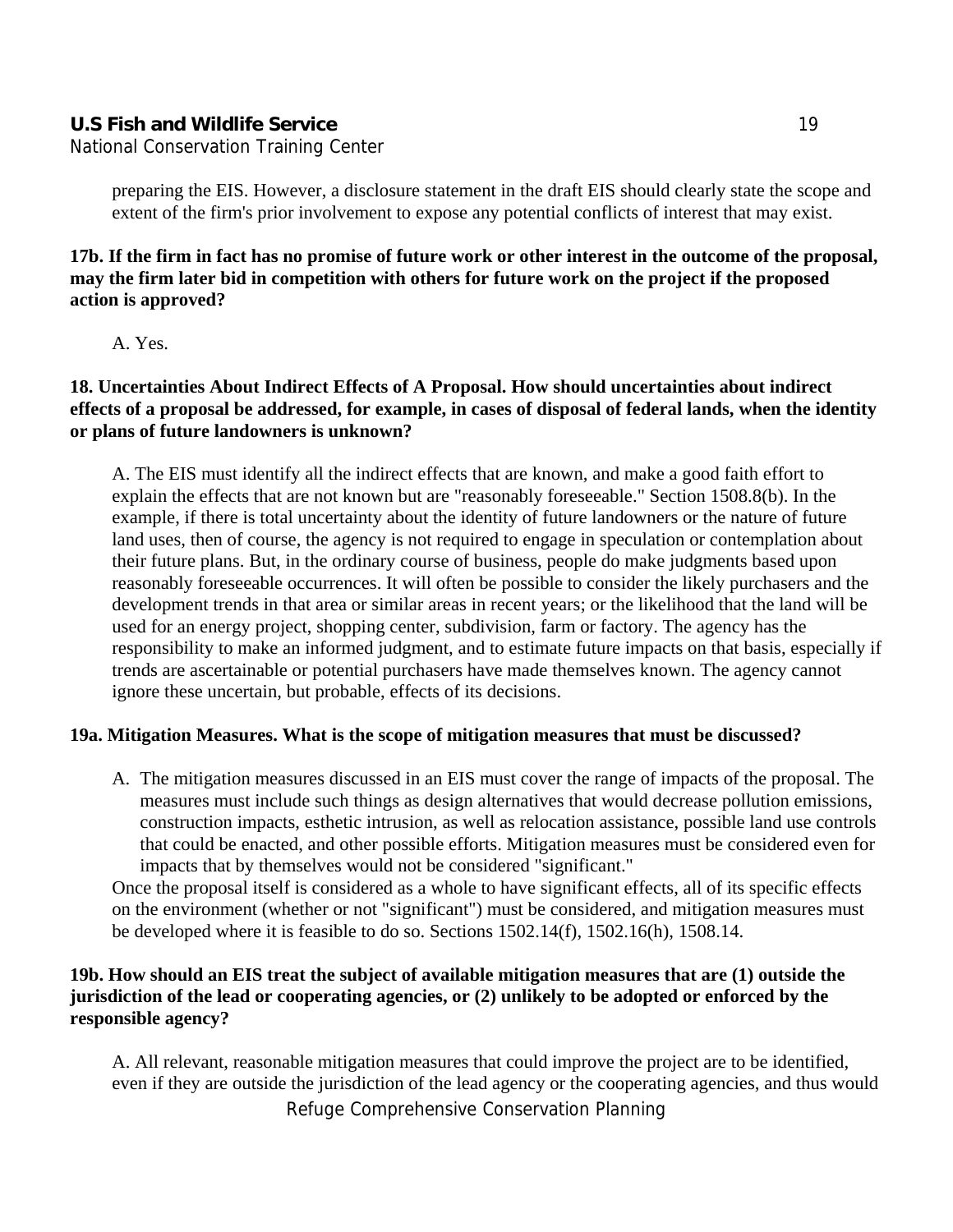National Conservation Training Center

not be committed as part of the RODs of these agencies. Sections 1502.16(h), 1505.2(c). This will serve to [46 FR 18032] alert agencies or officials who can implement these extra measures, and will encourage them to do so. Because the EIS is the most comprehensive environmental document, it is an ideal vehicle in which to lay out not only the full range of environmental impacts but also the full spectrum of appropriate mitigation.

However, to ensure that environmental effects of a proposed action are fairly assessed, the probability of the mitigation measures being implemented must also be discussed. Thus the EIS and the Record of Decision should indicate the likelihood that such measures will be adopted or enforced by the responsible agencies. Sections 1502.16(h), 1505.2. If there is a history of no enforcement or opposition to such measures, the EIS and Record of Decision should acknowledge such opposition or no enforcement. If the necessary mitigation measures will not be ready for a long period of time, this fact, of course, should also be recognized.

## **20. Worst Case Analysis. [Withdrawn.]**

21. Combining Environmental and Planning Documents. Where an EIS or an EA is combined with another project planning document (sometimes called "piggybacking"), to what degree may the EIS or EA refer to and rely upon information in the project document to satisfy NEPA's requirements?

A. Section 1502.25 of the regulations requires that draft EISs be prepared concurrently and integrated with environmental analyses and related surveys and studies required by other federal statutes. In addition, Section 1506.4 allows any environmental document prepared in compliance with NEPA to be combined with any other agency document to reduce duplication and paperwork. However, these provisions were not intended to authorize the preparation of a short summary or outline EIS, attached to a detailed project report or land use plan containing the required environmental impact data. In such circumstances, the reader would have to refer constantly to the detailed report to understand the environmental impacts and alternatives which should have been found in the EIS itself.

The EIS must stand on its own as an analytical document, which fully informs decision makers and the public of the environmental effects of the proposal and those of the reasonable alternatives. Section 1502.1. But, as long as the EIS is clearly identified and is self-supporting, it can be physically included in or attached to the project report or land use plan, and may use attached report material as technical backup.

Forest Service environmental impact statements for forest management plans are handled in this manner. The EIS identifies the agency's preferred alternative, which is developed in detail as the proposed management plan. The detailed proposed plan accompanies the EIS through the review process, and the documents are appropriately cross-referenced. The proposed plan is useful for EIS readers as an example, to show how one choice of management options translates into effects on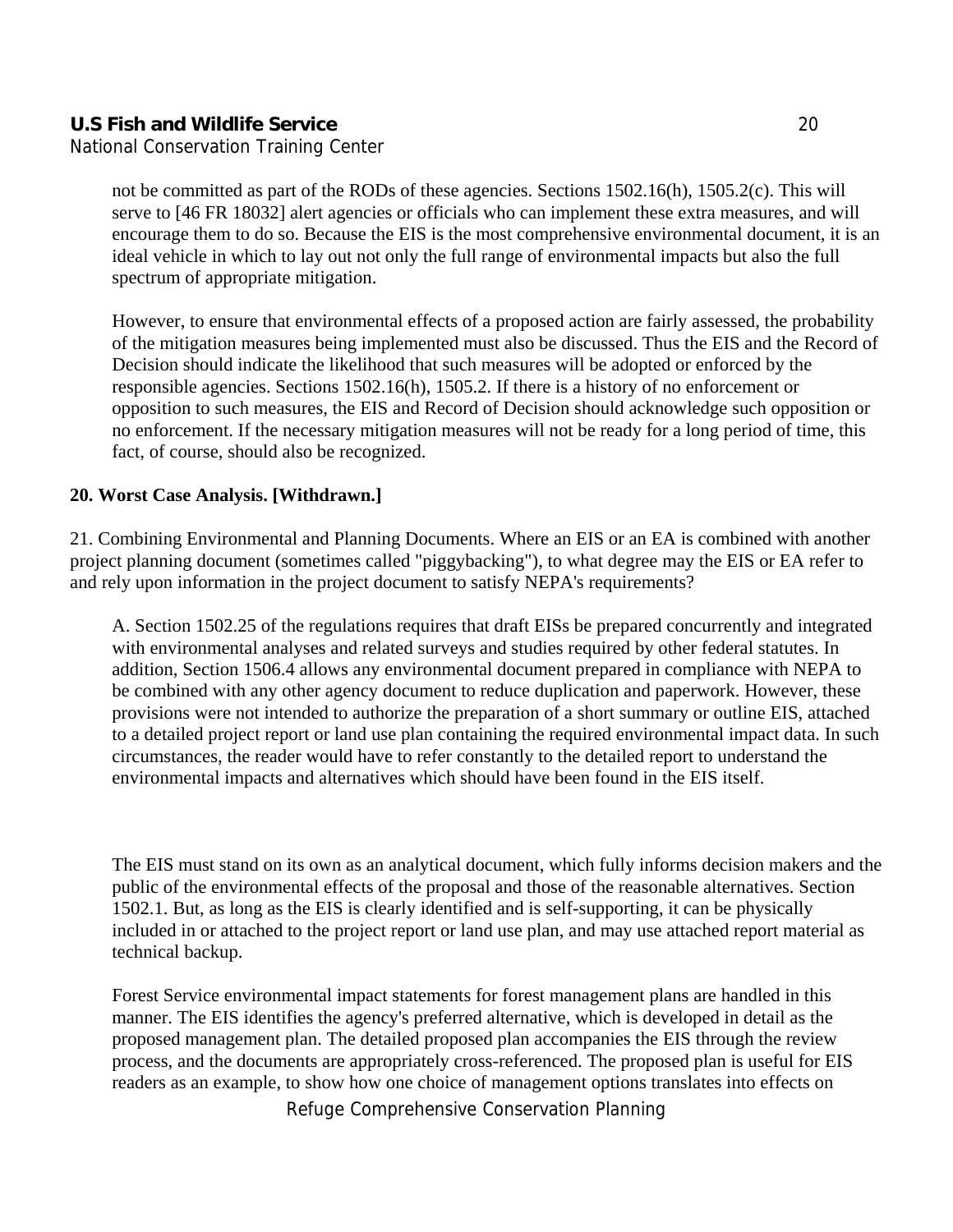National Conservation Training Center

natural resources. This procedure permits initiation of the 90-day public review of proposed forest plans, which is required by the National Forest Management Act.

All the alternatives are discussed in the EIS, which can be read as an independent document. The details of the management plan are not repeated in the EIS, and vice versa. This is a reasonable functional separation of the documents: the EIS contains information relevant to the choice among alternatives; the plan is a detailed description of proposed management activities suitable for use by the land managers. This procedure provides for concurrent compliance with the public review requirements of both NEPA and the National Forest Management Act.

Under some circumstances, a project report or management plan may be totally merged with the EIS, and the one document labeled as both "EIS" and "management plan" or "project report." This may be reasonable where the documents are short, or where the EIS format and the regulations for clear, analytical EISs also satisfy the requirements for a project report.

## **22. State and Federal Agencies as Joint Lead Agencies. May state and federal agencies serve as joint lead agencies? If so, how do they resolve law, policy and resource conflicts under NEPA and the relevant state environmental policy act? How do they resolve differences in perspective where, for example, national and local needs may differ?**

A. Under Section 1501.5(b), federal, state or local agencies, as long as they include at least one federal agency, may act as joint lead agencies to prepare an EIS. Section 1506.2 also strongly urges state and local agencies and the relevant federal agencies to cooperate fully with each other. This should cover joint research and studies, planning activities, public hearings, and environmental assessments and the preparation of joint EISs under NEPA and the relevant "little NEPA" state laws, so that one document will satisfy both laws.

The regulations also recognize that certain inconsistencies may exist between the proposed federal action and any approved state or local plan or law. The joint document should discuss the extent to which the federal agency would reconcile its proposed action with such plan or law. Section 1506.2(d). (See Question 23).

Because there may be differences in perspective as well as conflicts among [46 FR 18033] federal, state and local goals for resources management, the Council has advised participating agencies to adopt a flexible, cooperative approach. The joint EIS should reflect all of their interests and missions, clearly identified as such. The final document would then indicate how state and local interests have been accommodated, or would identify conflicts in goals (e.g., how a hydroelectric project, which might induce second home development, would require new land use controls). The EIS must contain a complete discussion of scope and purpose of the proposal, alternatives, and impacts so that the discussion is adequate to meet the needs of local, state and federal decision makers.

## Refuge Comprehensive Conservation Planning **23a. Conflicts of Federal Proposal With Land Use Plans, Policies or Controls. How should an agency**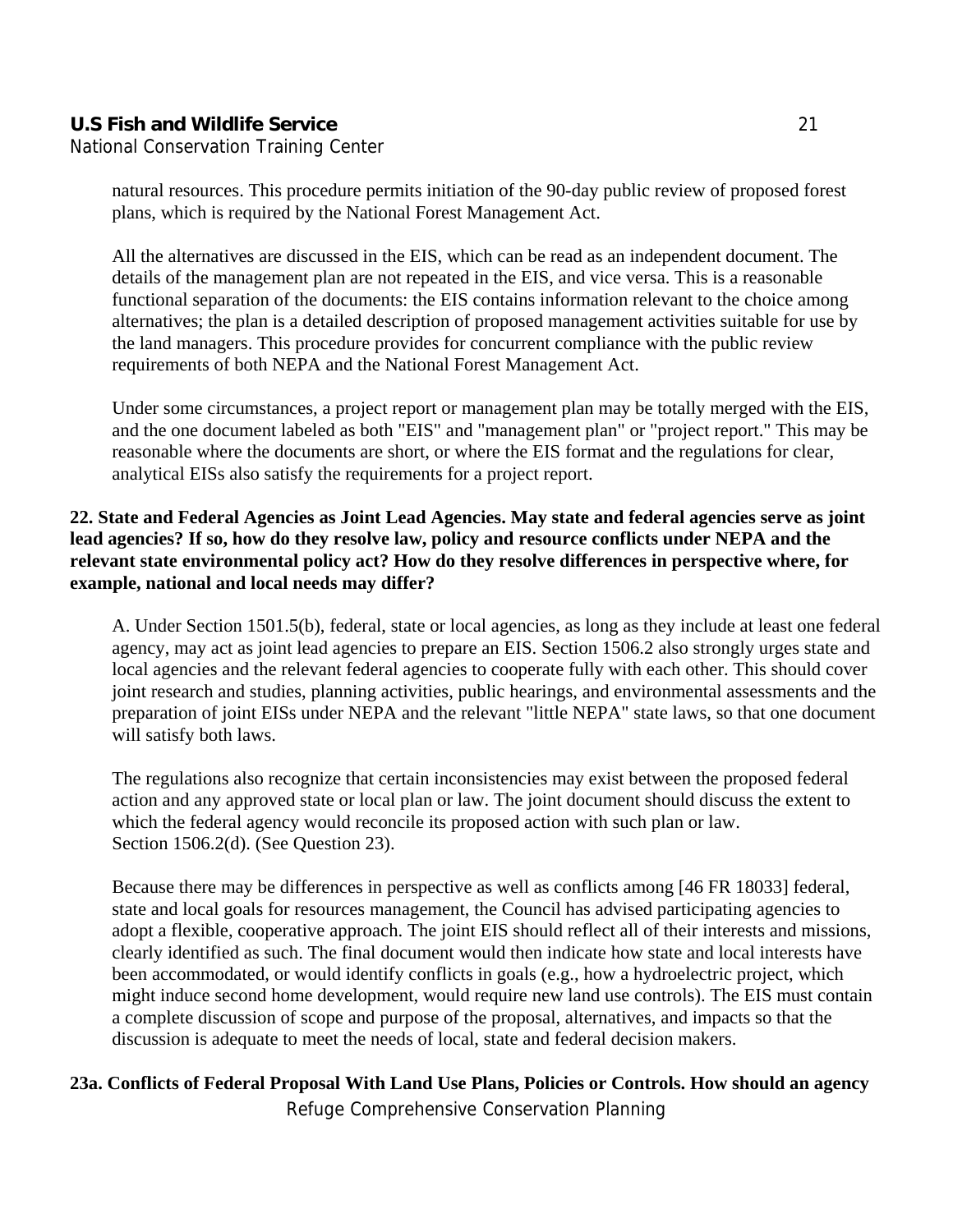## **handle potential conflicts between a proposal and the objectives of Federal, state or local land use plans, policies and controls for the area concerned? See Sec. 1502.16(c).**

A. The agency should first inquire of other agencies whether there are any potential conflicts. If there would be immediate conflicts, or if conflicts could arise in the future when the plans are finished (see Question 23(b) below), the EIS must acknowledge and describe the extent of those conflicts. If there are any possibilities of resolving the conflicts, these should be explained as well. The EIS should also evaluate the seriousness of the impact of the proposal on the land use plans and policies, and whether, or how much, the proposal will impair the effectiveness of land use control mechanisms for the area. Comments from officials of the affected area should be solicited early and should be carefully acknowledged and answered in the EIS.

#### **23b. What constitutes a "land use plan or policy" for purposes of this discussion?**

A. The term "land use plans," includes all types of formally adopted documents for land use planning, zoning and related regulatory requirements. Local general plans are included, even though they are subject to future change. Proposed plans should also be addressed if they have been formally proposed by the appropriate government body in a written form, and are being actively pursued by officials of the jurisdiction. Staged plans, which must go through phases of development such as the Water Resources Council's Level A, B and C planning process should also be included even though they are incomplete.

The term "policies" includes formally adopted statements of land use policy as embodied in laws or regulations. It also includes proposals for action such as the initiation of a planning process, or a formally adopted policy statement of the local, regional or state executive branch, even if it has not yet been formally adopted by the local, regional or state legislative body.

## **23c. What options are available for the decision maker when conflicts with such plans or policies are identified?**

A. After identifying any potential land use conflicts, the decision maker must weigh the significance of the conflicts, among all the other environmental and non-environmental factors that must be considered in reaching a rational and balanced decision. Unless precluded by other law from causing or contributing to any inconsistency with the land use plans, policies or controls, the decision maker retains the authority to go forward with the proposal, despite the potential conflict. In the Record of Decision, the decision maker must explain what the decision was, how it was made, and what mitigation measures are being imposed to lessen adverse environmental impacts of the proposal, among the other requirements of Section 1505.2. This provision would require the decision maker to explain any decision to override land use plans, policies or controls for the area.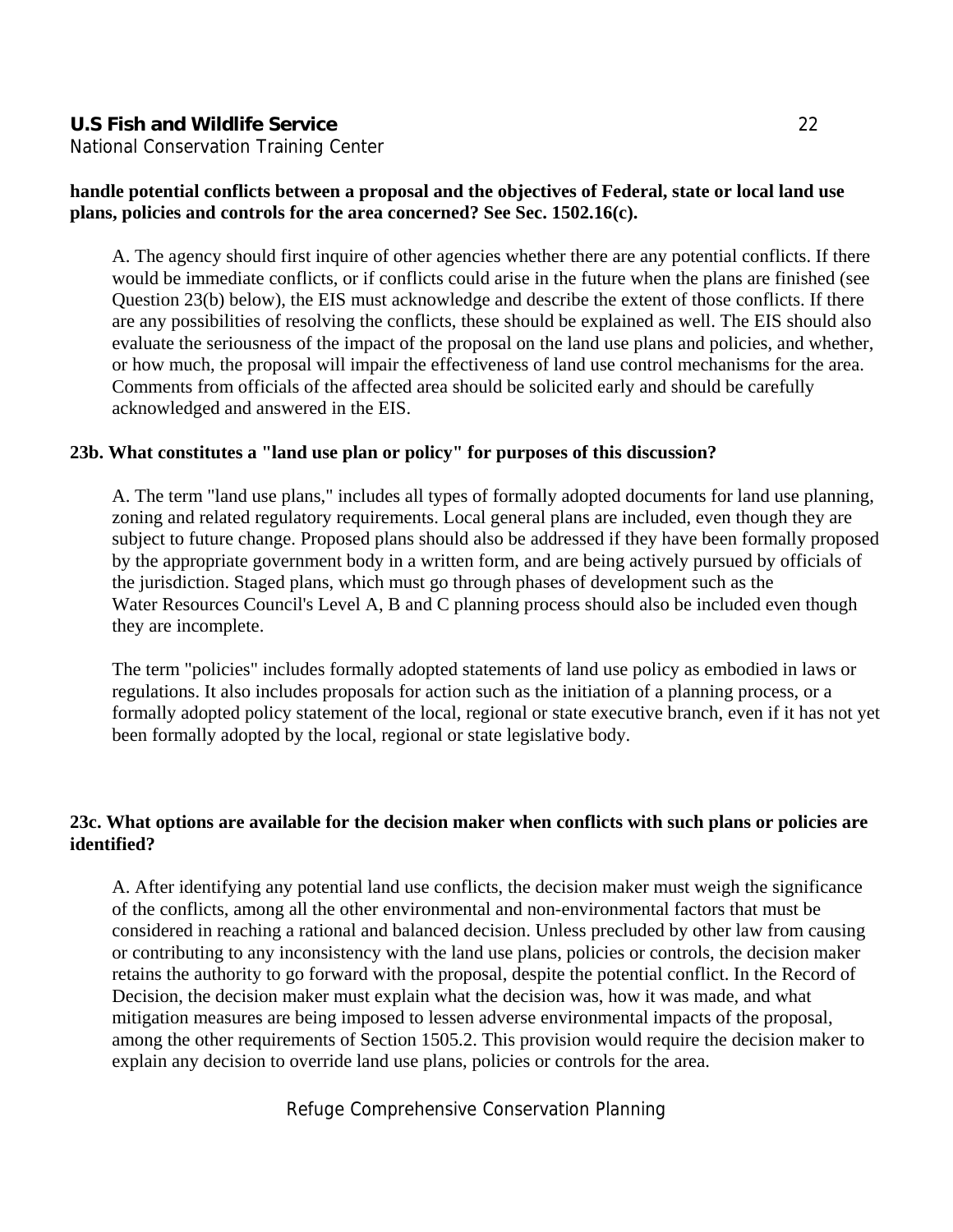## **24a. Environmental Impact Statements on Policies, Plans or Programs. When are EISs required on policies, plans or programs?**

A. An EIS must be prepared if an agency proposes to implement a specific policy, to adopt a plan for a group of related actions, or to implement a specific statutory program or executive directive. Section 1508.18. In addition, the adoption of official policy in the form of rules, regulations and interpretations pursuant to the Administrative Procedure Act, treaties, conventions, or other formal documents establishing governmental or agency policy which will substantially alter agency programs, could require an EIS. Section 1508.18. In all cases, the policy, plan, or program must have the potential for significantly affecting the quality of the human environment in order to require an EIS. It should be noted that a proposal "may exist in fact as well as by agency declaration that one exists." Section 1508.23.

## **24b. When is an area-wide or overview EIS appropriate?**

A. The preparation of an area-wide or overview EIS may be particularly useful when similar actions, viewed with other reasonably foreseeable or proposed agency actions, share common timing or geography. For example, when a variety of energy projects may be located in a single watershed, or when a series of new energy technologies may be developed through federal funding, the overview or area-wide EIS would serve as a valuable and necessary analysis of the affected environment and the potential cumulative impacts of the reasonably foreseeable actions under that program or within that geographical area.

#### **24c. What is the function of tiering in such cases?**

A. Tiering is a procedure which allows an agency to avoid duplication of paperwork through the incorporation by reference of the general discussions and relevant specific discussions from an environmental impact statement of broader scope into one of lesser scope or vice versa. In the example given in Question 24b, this would mean that an overview EIS would be prepared for all of the energy activities reasonably foreseeable in a particular geographic area or resulting from a particular development program. This impact statement would be followed by site-specific or project-specific EISs. The tiering process would make each EIS of greater use and meaning to the public as the plan or program develops, without duplication of the analysis prepared for the previous impact statement.

## **25a. Appendices and Incorporation by Reference. When is it appropriate to use appendices instead of including information in the body of an EIS?**

A. The body of the EIS should be a succinct statement of all the information on environmental impacts and alternatives that the decision maker and the public need, in order to make the decision and to ascertain that every significant factor has been examined. The EIS must explain or summarize methodologies of research and modeling, and the results of research that may have been conducted to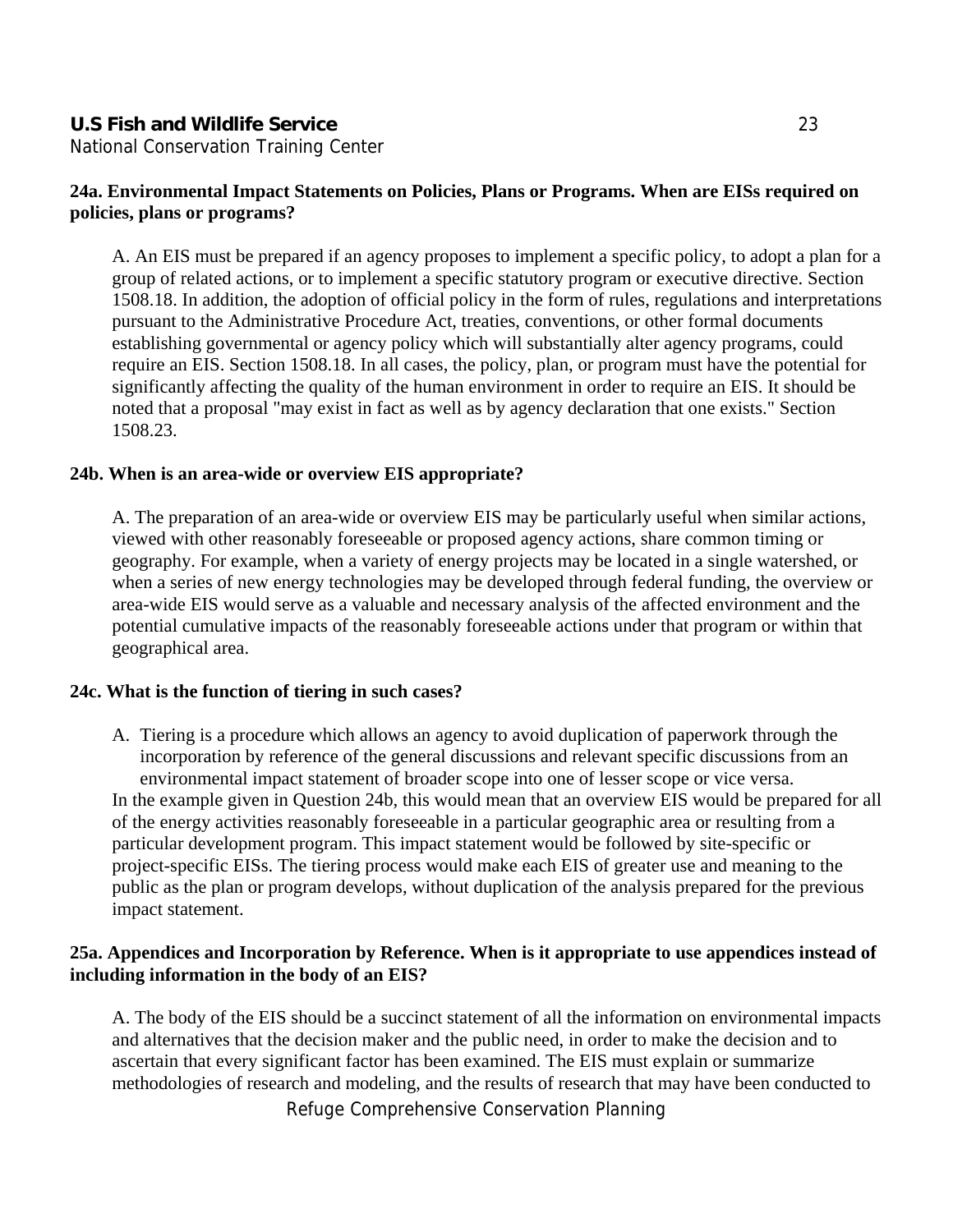National Conservation Training Center

analyze impacts and alternatives.

Lengthy technical discussions of modeling methodology, baseline studies, or other work are best reserved for the appendix. In other words, if only technically trained individuals are likely to understand a particular discussion then it should go in the appendix, and a plain language summary of the analysis and conclusions of that technical discussion should go in the text of the EIS.

The final statement must also contain the agency's responses to comments on the draft EIS. These responses will be primarily in the form of changes in the document itself, but specific answers to each significant comment should also be included. These specific responses may be placed in an appendix. If the comments are especially voluminous, summaries of the comments and responses will suffice. (See Question 29 regarding the level of detail required for responses to comments.)

#### **25b. How does an appendix differ from incorporation by reference?**

 A. First, if at all possible, the appendix accompanies the EIS, whereas the material which is incorporated by reference does not accompany the EIS. Thus the appendix should contain information that reviewers will be likely to want to examine. The appendix should include material that pertains to preparation of a particular EIS. Research papers directly relevant to the proposal, lists of affected species, discussion of the methodology of models used in the analysis of impacts, extremely detailed responses to comments, or other information, would be placed in the appendix.

The appendix must be complete and available at the time the EIS is filed. Five copies of the appendix must be sent to EPA with five copies of the EIS for filing. If the appendix is too bulky to be circulated, it instead must be placed in conveniently accessible locations or furnished directly to commentors upon request.

If it is not circulated with the EIS, the Notice of Availability published by EPA must so state, giving a telephone number to enable potential commentors to locate or request copies of the appendix promptly.

Material that is not directly related to preparation of the EIS should be incorporated by reference. This would include other EISs, research papers in the general literature, technical background papers or other material that someone with technical training could use to evaluate the analysis of the proposal. These must be made available, either by citing the literature, furnishing copies to central locations, or sending copies directly to commentors upon request.

Care must be taken in all cases to ensure that material incorporated by reference, and the occasional appendix that does not accompany the EIS, are in fact available for the full minimum public comment period.

# **26a. Index and Keyword Index in EISs. How detailed must an EIS index be?**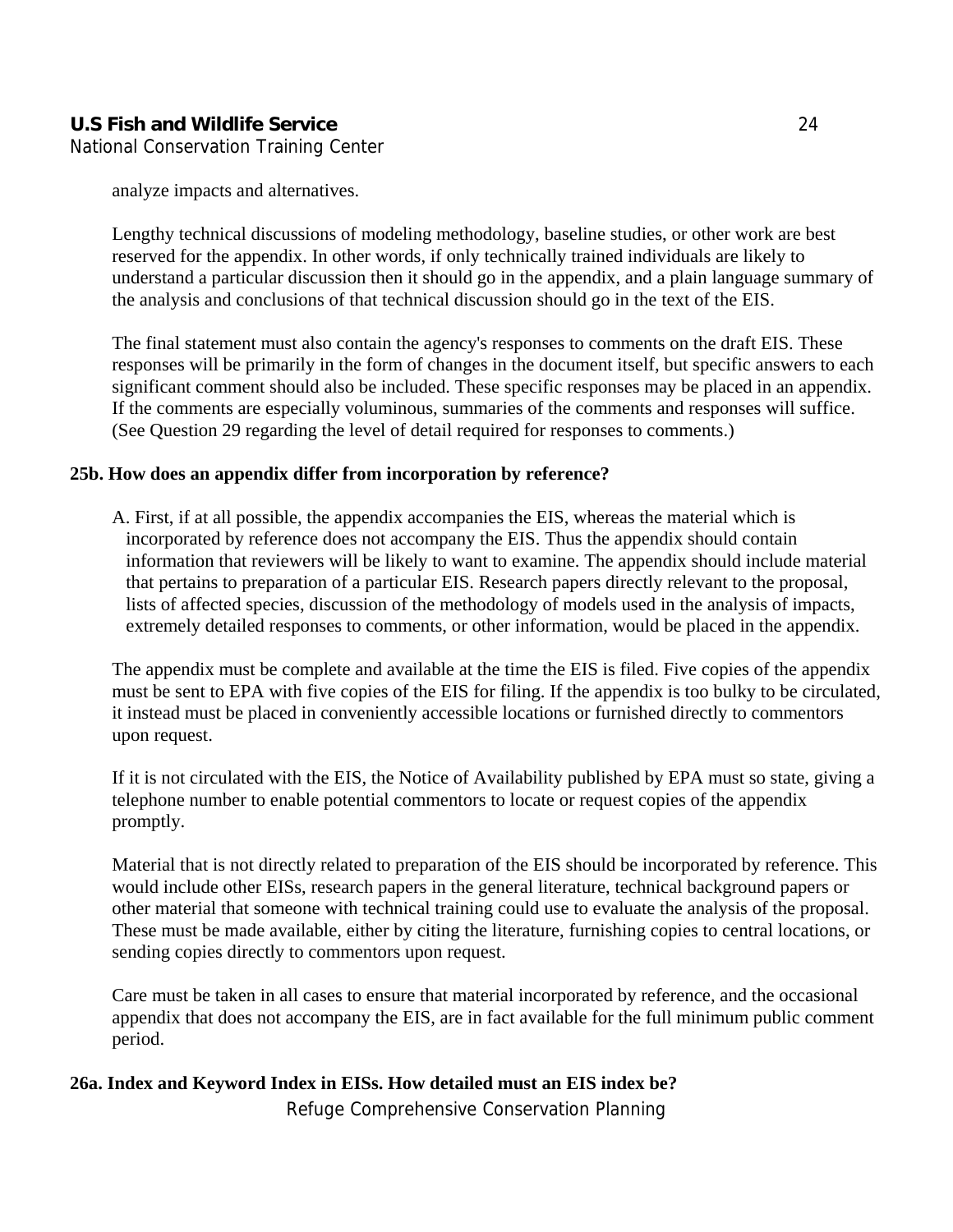A. The EIS index should have a level of detail sufficient to focus on areas of the EIS of reasonable interest to any reader. It cannot be restricted to the most important topics. On the other hand, it need not identify every conceivable term or phrase in the EIS. If an agency believes that the reader is reasonably likely to be interested in a topic, it should be included.

## **26b. Is a keyword index required?**

 A. No. A keyword index is a relatively short list of descriptive terms that identifies the key concepts or subject areas in a document. For example it could consist of 20 terms that describe the most significant aspects of an EIS that a future researcher would need: type of proposal, type of impacts, type of environment, geographical area, sampling or modelling methodologies used. This technique permits the compilation of EIS data banks, by facilitating quick and inexpensive access to stored materials. While a keyword index is not required by the regulations, it could be a useful addition for several reasons. First, it can be useful as a quick index for reviewers of the EIS, helping to focus on areas of interest. Second, if an agency keeps a listing of the keyword indexes of the EISs it produces, the EIS preparers themselves will have quick access to similar research data and methodologies to aid their future EIS work. Third, a keyword index will be needed to make an EIS available to future researchers using EIS data banks that are being developed. Preparation of such an index now when the document is produced will save a later effort when the data banks become operational.

## **27a. List of Preparers. If a consultant is used in preparing an EIS, must the list of preparers identify members of the consulting firm as well as the agency NEPA staff who were primarily responsible?**

A. Section 1502.17 requires identification of the names and qualifications of persons who were primarily responsible for preparing the EIS or significant background papers, including basic components of the statement. This means that members of a consulting firm preparing material that is to become part of the EIS must be identified. The EIS should identify these individuals even though the consultant's contribution may have been modified by the agency.

## **27b. Should agency staff involved in reviewing and editing the EIS also be included in the list of preparers?**

A. Agency personnel who wrote basic components of the EIS or significant background papers must, of course, be identified. The EIS should also list the technical editors who reviewed or edited the statements.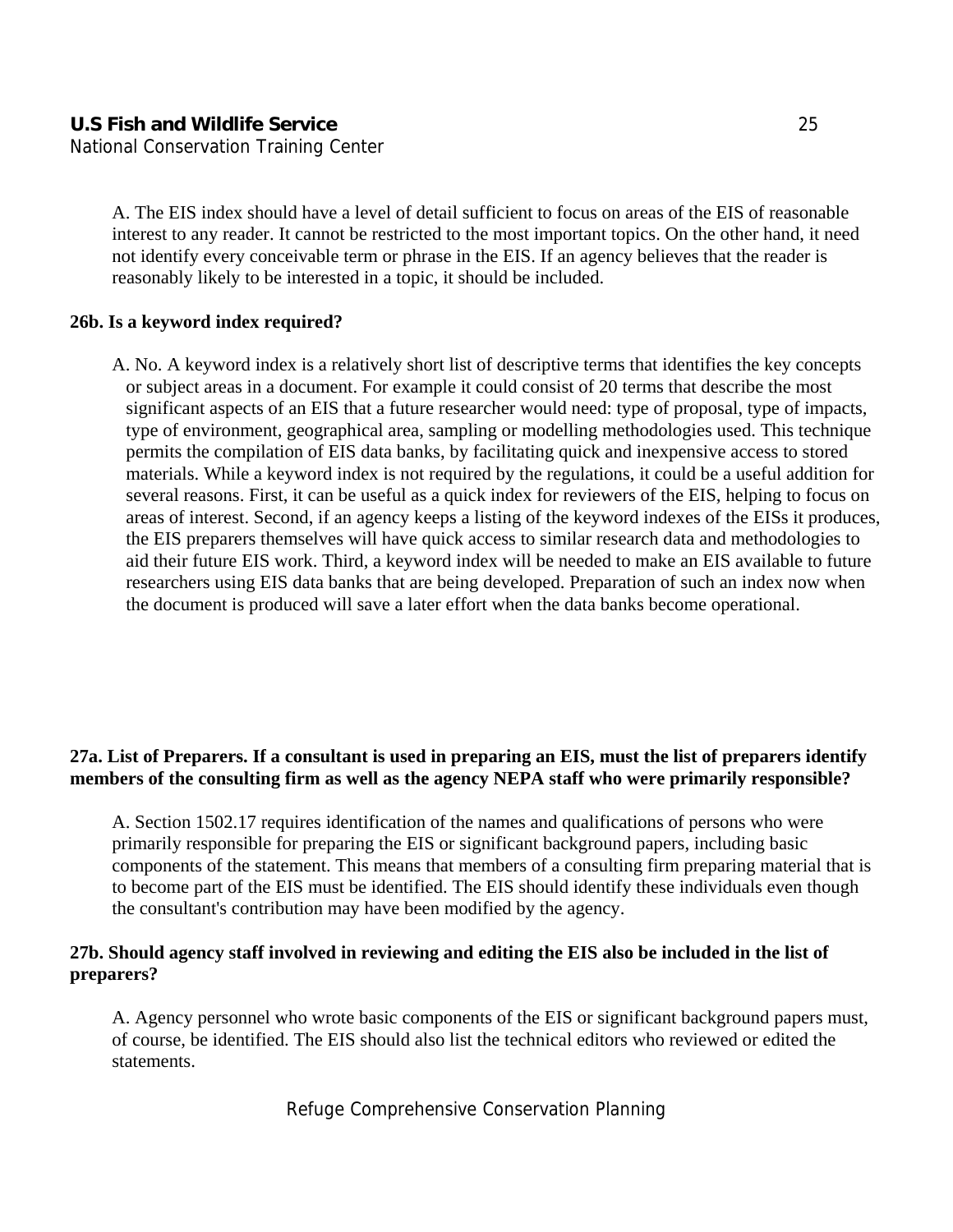National Conservation Training Center

#### **27c. How much information should be included on each person listed?**

A. The list of preparers should normally not exceed two pages. Therefore, agencies must determine which individuals had primary responsibility and need not identify individuals with minor involvement. The list of preparers should include a very brief identification of the individuals involved, their qualifications (expertise, professional disciplines) and the specific portion of the EIS for which they are responsible. This may be done in tabular form to cut down on length. A line or two for each person's qualifications should be sufficient.

## **28. Advance or Xerox Copies of EIS. May an agency file xerox copies of an EIS with EPA pending the completion of printing the document?**

A. Xerox copies of an EIS may be filed with EPA prior to printing only if the xerox copies are simultaneously made available to other agencies and the public. Section 1506.9 of the regulations, which governs EIS filing, specifically requires Federal agencies to file EISs with EPA no earlier than the EIS is distributed to the public. However, this section does not prohibit xeroxing as a form of reproduction and distribution. When an agency chooses xeroxing as the reproduction method, the EIS must be clear and legible to permit ease of reading and ultimate microfiching of the EIS. Where color graphs are important to the EIS, they should be reproduced and circulated with the xeroxed copy.

## **29a. Responses to Comments. What response must an agency provide to a comment on a draft EIS which states that the EIS's methodology is inadequate or inadequately explained? For example, what level of detail must an agency include in its response to a simple postcard comment making such an allegation?**

A. Appropriate responses to comments are described in Section 1503.4. Normally the responses should result in changes in the text of the EIS, not simply a separate answer at the back of the document. But, in addition, the agency must state what its response was, and if the agency decides that no substantive response to a comment is necessary, it must explain briefly why.

An agency is not under an obligation to issue a lengthy reiteration of its methodology for any portion of an EIS if the only comment addressing the methodology is a simple complaint that the EIS methodology is inadequate. But agencies must respond to comments, however brief, which are specific in their criticism of agency methodology. For example, if a commentor on an EIS said that an agency's air quality dispersion analysis or methodology was inadequate, and the agency had included a discussion of that analysis in the EIS, little if anything need be added in response to such a comment. However, if the commentor said that the dispersion analysis was inadequate because of its use of a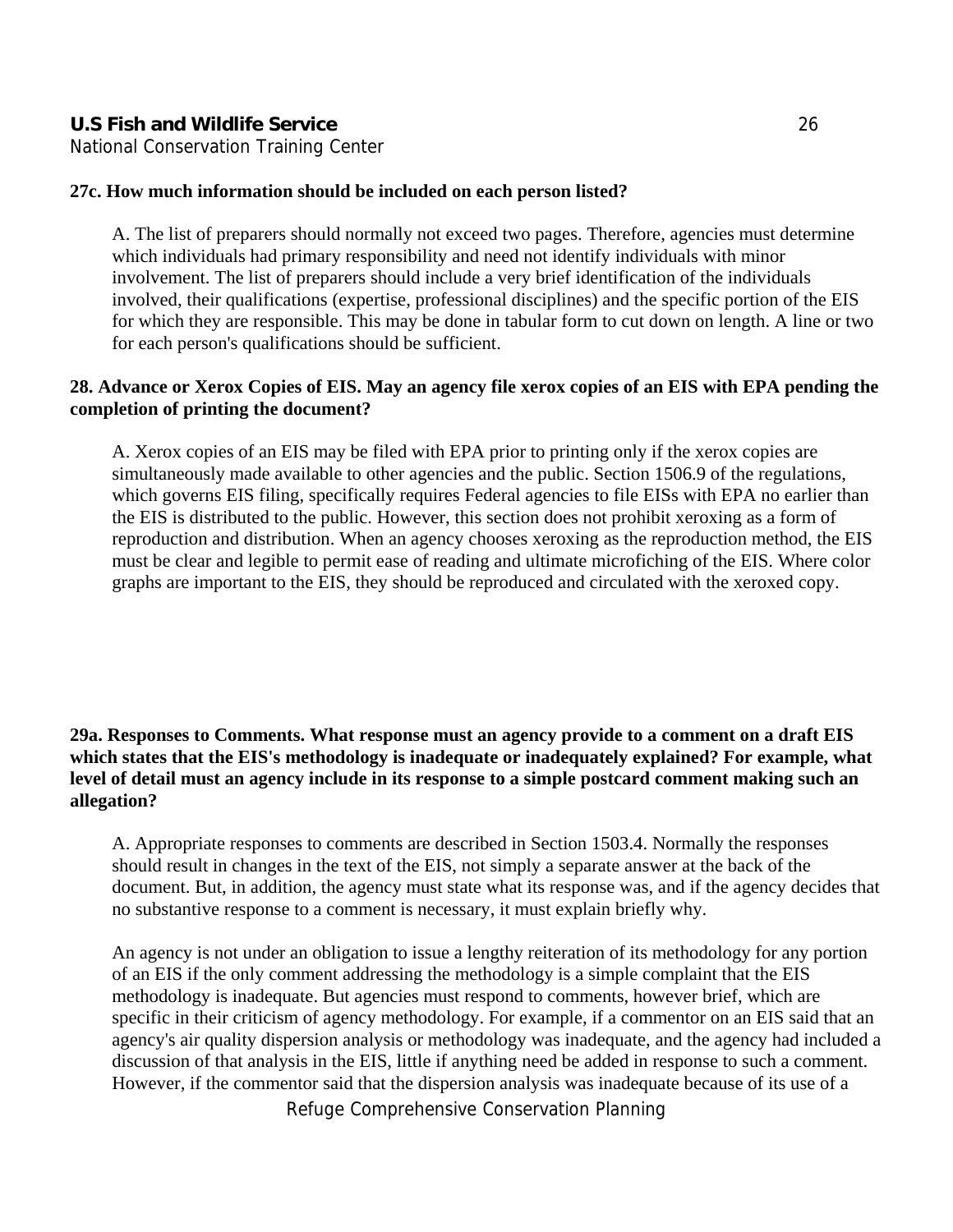National Conservation Training Center

certain computational technique, or that a dispersion analysis was inadequately explained because computational techniques were not included or referenced, then the agency would have to respond in a substantive and meaningful way to such a comment.

 If a number of comments are identical or very similar, agencies may group the comments and prepare a single answer for each group. Comments may be summarized if they are especially voluminous. The comments or summaries must be attached to the EIS regardless of whether the agency believes they merit individual discussion in the body of the final EIS.

## **29b. How must an agency respond to a comment on a draft EIS that raises a new alternative not previously considered in the draft EIS?**

A. This question might arise in several possible situations. First, a commentor on a draft EIS may indicate that there is a possible alternative, which, in the agency's view, is not a reasonable alternative. Section 1502.14(a). If that is the case, the agency must explain why the comment does not warrant further agency response, citing authorities or reasons that support the agency's position and, if appropriate, indicate those circumstances which would trigger agency reappraisal or further response. Section 1503.4(a). For example, a commentor on a draft EIS on a coal fired power plant may suggest the alternative of using synthetic fuel. The agency may reject the alternative with a brief discussion (with authorities) of the unavailability of synthetic fuel within the time frame necessary to meet the need and purpose of the proposed facility.

A second possibility is that an agency may receive a comment indicating that a particular alternative, while reasonable, should be modified somewhat, for example, to achieve certain mitigation benefits, or for other reasons. If the modification is reasonable, the agency should include a discussion of it in the final EIS. For example, a commentor on a draft EIS on a proposal for a pumped storage power facility might suggest that the applicant's proposed alternative should be enhanced by the addition of certain reasonable mitigation measures, including the purchase and set aside of a wildlife preserve to substitute for the tract to be destroyed by the project. The modified alternative including the additional mitigation measures should be discussed by the agency in the final EIS.

A third slightly different possibility is that a comment on a draft EIS will raise an alternative which is a minor variation of one of the alternatives discussed in the draft EIS, but this variation was not given any consideration by the agency. In such a case, the agency should develop and evaluate the new alternative, if it is reasonable, in the final EIS. If it is qualitatively within the spectrum of alternatives that were discussed in the draft, a supplemental draft will not be needed. For example, a commentor on a draft EIS to designate a wilderness area within a National Forest might reasonably identify a specific tract of the forest, and urge that it be considered for designation. If the draft EIS considered designation of a range of alternative tracts which encompassed forest area of similar quality and quantity, no supplemental EIS would have to be prepared. The agency could fulfill its obligation by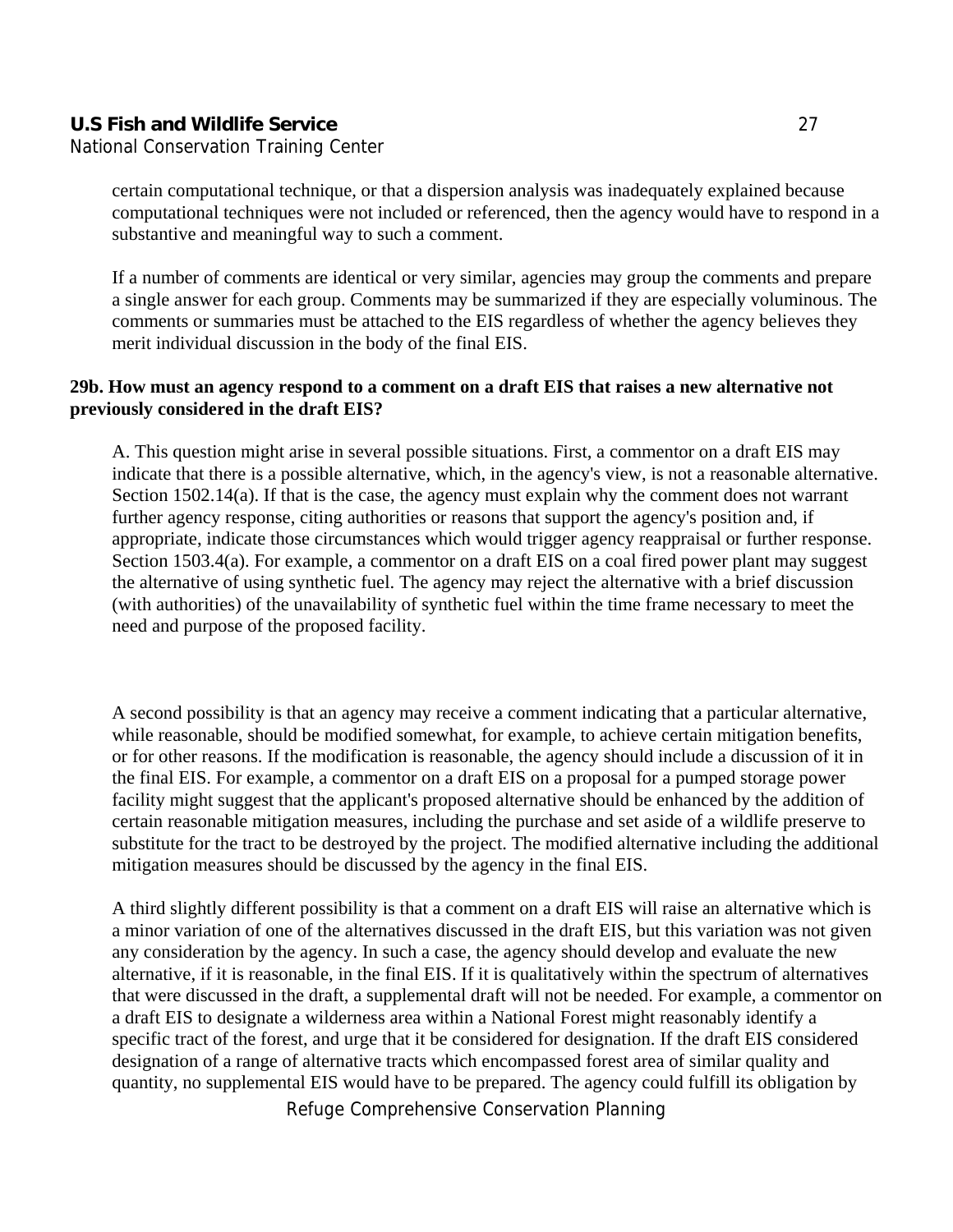National Conservation Training Center

addressing that specific alternative in the final EIS.

As another example, an EIS on an urban housing project may analyze the alternatives of constructing 2,000, 4,000, or 6,000 units. A commentor on the draft EIS might urge the consideration of constructing 5,000 units utilizing a different configuration of buildings. This alternative is within the spectrum of alternatives already considered, and, therefore, could be addressed in the final EIS.

A fourth possibility is that a commentor points out an alternative which is not a variation of the proposal or of any alternative discussed in the draft impact statement, and is a reasonable alternative that warrants serious agency response. In such a case, the agency must issue a supplement to the draft EIS that discusses this new alternative. For example, a commentor on a draft EIS on a nuclear power plant might suggest that a reasonable alternative for meeting the projected need for powe would be through peak load management and energy conservation programs. If the permitting agency has failed to consider that approach in the Draft EIS, and the approach cannot be dismissed by the agency as unreasonable, a supplement to the Draft EIS, which discusses that alternative, must be prepared. (If necessary, the same supplement should also discuss substantial changes in the proposed action or significant new circumstances or information, as required by Section 1502.9(c)(1) of the Council's regulations.)

If the new alternative was not raised by the commentor during scoping, but could have been, commentors may find that they are unpersuasive in their efforts to have their suggested alternative analyzed in detail by the agency.

However, if the new alternative is discovered or developed later, and it could not reasonably have been raised during the scoping process, then the agency must address it in a supplemental draft EIS. The agency is, in any case, ultimately responsible for preparing an adequate EIS that considers all alternatives.

**30. Adoption of EISs. When a cooperating agency with jurisdiction by law intends to adopt a lead agency's EIS and it is not satisfied with the adequacy of the document, may the cooperating agency adopt only the part of the EIS with which it is satisfied? If so, would a cooperating agency with jurisdiction by law have to prepare a separate EIS or EIS supplement covering the areas of disagreement with the lead agency?** 

 A. Generally, a cooperating agency may adopt a lead agency's EIS without recirculating it if it concludes that its NEPA requirements and its comments and suggestions have been satisfied. Section 1506.3(a), (c). If necessary, a cooperating agency may adopt only a portion of the lead agency's EIS and may reject that part of the EIS with which it disagrees, stating publicly why it did so. Section 1506.3(a).

Refuge Comprehensive Conservation Planning A cooperating agency with jurisidiction by law (e.g., an agency with independent legal responsibilities with respect to the proposal) has an independent legal obligation to comply with NEPA. Therefore, if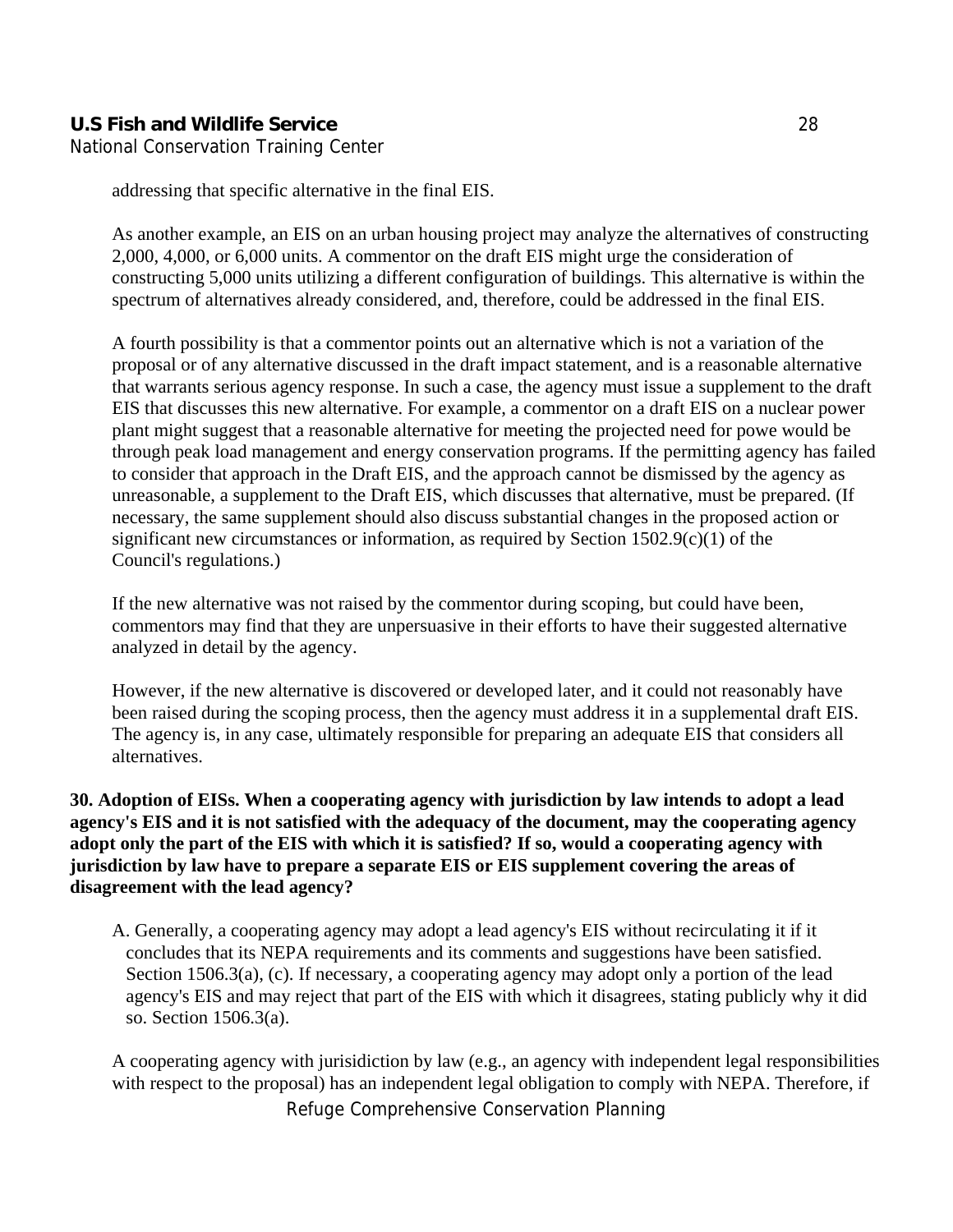National Conservation Training Center

the cooperating agency determines that the EIS is wrong or inadequate, it must prepare a supplement to the EIS, replacing or adding any needed information, and must circulate the supplement as a draft for public and agency review and comment. A final supplemental EIS would be required before the agency could take action. The adopted portions of the lead agency EIS should be circulated with the supplement. Section 1506.3(b). A cooperating agency with jurisdiction by law will have to prepare its own Record of Decision for its action, in which it must explain how it reached its conclusions. Each agency should explain how and why its conclusions differ, if that is the case, from those of other agencies, which issued their Records of Decision earlier.

 An agency that did not cooperate in preparation of an EIS may also adopt an EIS or portion thereof. But this would arise only in rare instances, because an agency adopting an EIS for use in its own decision normally would have been a cooperating agency. If the proposed action for which the EIS was prepared is substantially the same as the proposed action of the adopting agency, the EIS may be adopted as long as it is recirculated as a final EIS and the agency announces what it is doing. This would be followed by the 30-day review period and issuance of a Record of Decision by the adopting agency. If the proposed action by the adopting agency is not substantially the same as that in [46 FR 18036] the EIS (i.e., if an EIS on one action is being adapted for use in a decision on another action), the EIS would be treated as a draft and circulated for the normal public comment period and other procedures. Section 1506.3(b).

## **31a. Application of Regulations to Independent Regulatory Agencies. Do the Council's NEPA regulations apply to independent regulatory agencies like the Federal Energy Regulatory Commission (FERC) and the Nuclear Regulatory Commission?**

A. The statutory requirements of NEPA's Section 102 apply to "all agencies of the federal government." The NEPA regulations implement the procedural provisions of NEPA as set forth in NEPA's Section 102(2) for all agencies of the federal government. The NEPA regulations apply to independent regulatory agencies; however, they do not direct independent regulatory agencies or other agencies to make decisions in any particular way or in a way inconsistent with an agency's statutory charter. Sections 1500.3, 1500.6, 1507.1, and 1507.3.

## **31b. Can an Executive Branch agency like the Department of the Interior adopt an EIS prepared by an independent regulatory agency such as FERC?**

A. If an independent regulatory agency such as FERC has prepared an EIS in connection with its approval of a proposed project, an Executive Branch agency (e.g., the Bureau of Land Management in the Department of the Interior) may, in accordance with Section 1506.3, adopt the EIS or a portion thereof for its use in considering the same proposal. In such a case the EIS must, to the satisfaction of the adopting agency, meet the standards for an adequate statement under the NEPA regulations (including scope and quality of analysis of alternatives) and must satisfy the adopting agency's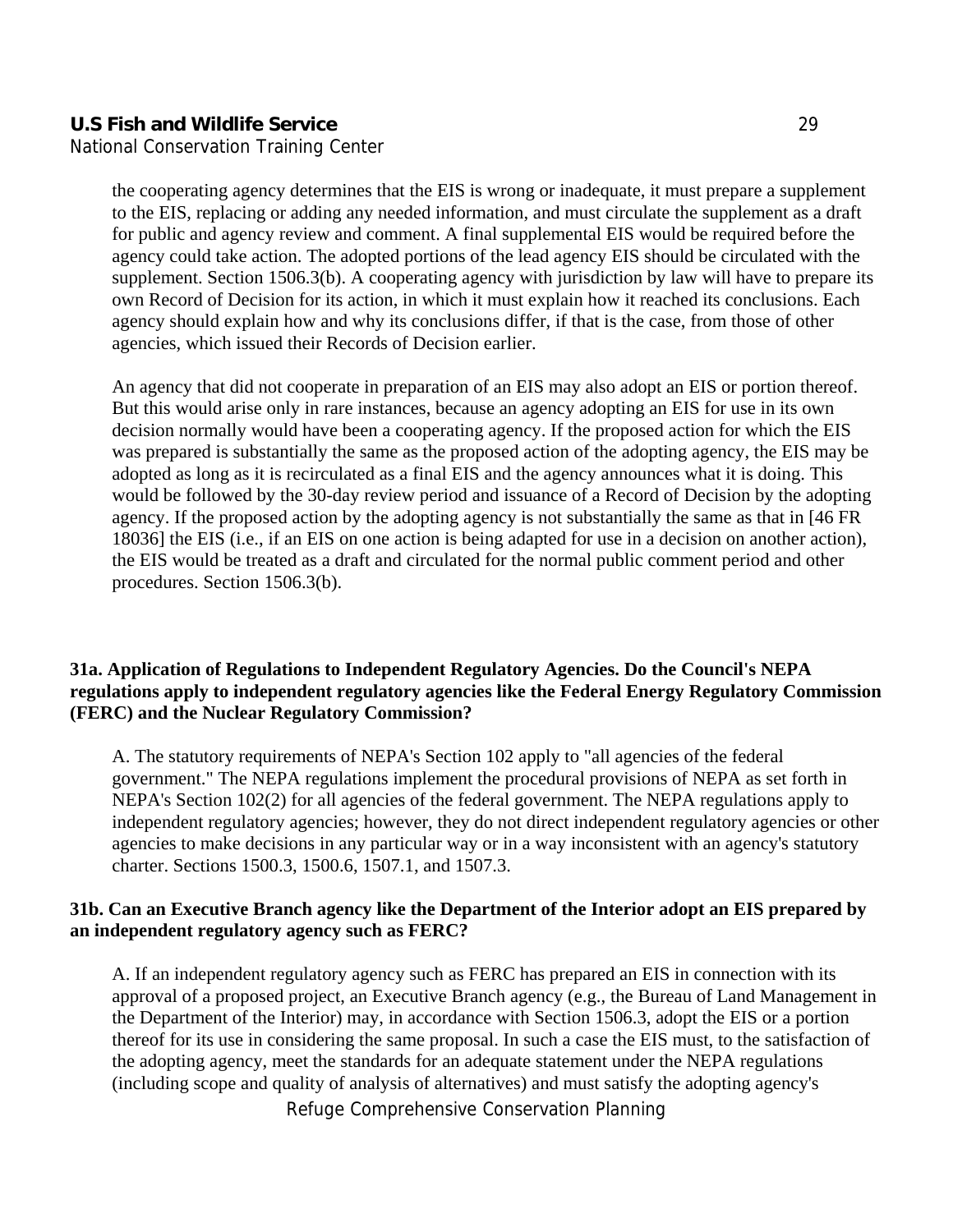National Conservation Training Center

comments and suggestions. If the independent regulatory agency fails to comply with the NEPA regulations, the cooperating or adopting agency may find that it is unable to adopt the EIS, thus forcing the preparation of a new EIS or EIS Supplement for the same action. The NEPA regulations were made applicable to all federal agencies in order to avoid this result, and to achieve uniform application and efficiency of the NEPA process.

## **32. Supplements to Old EISs. Under what circumstances do old EISs have to be supplemented before taking action on a proposal?**

A. As a rule of thumb, if the proposal has not yet been implemented, or if the EIS concerns an ongoing program, EISs that are more than 5 years old should be carefully reexamined to determine if the criteria in Section 1502.9 compel preparation of an EIS supplement.

If an agency has made a substantial change in a proposed action that is relevant to environmental concerns, or if there are significant new circumstances or information relevant to environmental concerns and bearing on the proposed action or its impacts, a supplemental EIS must be prepared for an old EIS so that the agency has the best possible information to make any necessary substantive changes in its decisions regarding the proposal. Section 1502.9(c).

## **33a. Referrals. When must a referral of an interagency disagreement be made to the Council?**

A. The Council's referral procedure is a pre-decision referral process for interagency disagreements. Hence, Section 1504.3 requires that a referring agency must deliver its referral to the Council not later than 25 days after publication by EPA of notice that the final EIS is available (unless the lead agency grants an extension of time under Section 1504.3(b)).

## **33b. May a referral be made after this issuance of a Record of Decision?**

A. No, except for cases where agencies provide an internal appeal procedure, which permits simultaneous filing of the final EIS and the record of decision (ROD). Section 1506.10(b)(2). Otherwise, as stated above, the process is a pre-decision referral process. Referrals must be made within 25 days after the notice of availability of the final EIS, whereas the final decision (ROD) may not be made or filed until after 30 days from the notice of availability of the EIS. Sections 1504.3(b), 1506.10(b). If a lead agency has granted an extension of time for another agency to take action on a referral, the ROD may not be issued until the extension has expired.

## **34a. Records of Decision. Must Records of Decision (RODs) be made public? How should they be made available?**

Refuge Comprehensive Conservation Planning A. Under the regulations, agencies must prepare a "concise public record of decision," which contains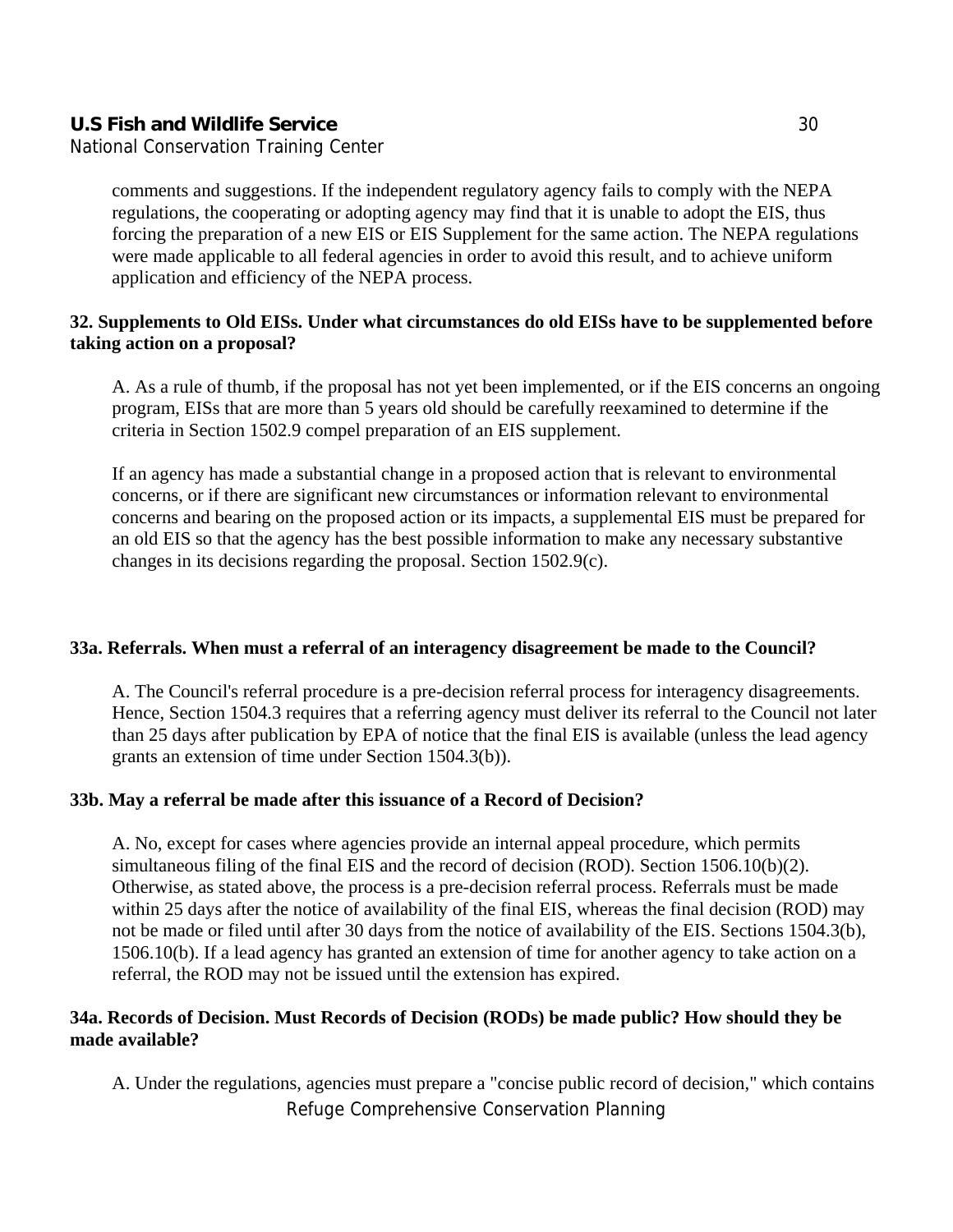National Conservation Training Center

the elements specified in Section 1505.2. This public record may be integrated into any other decision record prepared by the agency, or it may be separate if decision documents are not normally made public. The Record of Decision is intended by the Council to be an environmental document (even though it is not explicitly mentioned in the definition of "environmental document" in Section 1508.10). Therefore, it must be made available to the public through appropriate public notice as required by Section 1506.6(b). However, there is no specific requirement for publication of the ROD itself, either in the Federal Register or elsewhere.

## **34b. May the summary section in the final Environmental Impact Statement substitute for or constitute an agency's Record of Decision?**

A. No. An environmental impact statement is supposed to inform the decision maker before the decision is made. Sections 1502.1, 1505.2. The Council's regulations provide for a 30-day period after notice is published that the final EIS has been filed with EPA before the agency may take final action. During that period, in addition to the agency's own internal final review, the public and other agencies can comment on the final EIS prior to the agency's final action on the proposal. In addition, the Council's regulations make clear that the requirements for the summary in an EIS are not the same as the requirements for a ROD. Sections 1502.12 and 1505.2.

#### **34c. What provisions should Records of Decision contain pertaining to mitigation and monitoring?**

A. Lead agencies "shall include appropriate conditions [including mitigation measures and monitoring and enforcement programs] in grants, permits or other approvals" and shall "condition funding of actions on mitigation." Section 1505.3. Any such measures that are adopted must be explained and committed in the ROD.

The reasonable alternative mitigation measures and monitoring programs should have been addressed in the draft and final EIS. The discussion of mitigation and monitoring in a Record of Decision must be more detailed than a general statement that mitigation is being required, but not so detailed as to duplicate discussion of mitigation in the EIS. The Record of Decision should contain a concise summary identification of the mitigation measures, which the agency has committed itself to adopt.

The Record of Decision must also state whether all practicable mitigation measures have been adopted, and if not, why not. Section 1505.2(c). The Record of Decision must identify the mitigation measures and monitoring and enforcement programs that have been selected and plainly indicate that they are adopted as part of the agency's decision. If the proposed action is the issuance of a permit or other approval, the specific details of the mitigation measures shall then be included as appropriate conditions in whatever grants, permits, funding or other approvals are being made by the federal agency. Section 1505.3 (a), (b). If the proposal is to be carried out by the [46 FR 18037] federal agency itself, the Record of Decision should delineate the mitigation and monitoring measures in sufficient detail to constitute an enforceable commitment, or incorporate by reference the portions of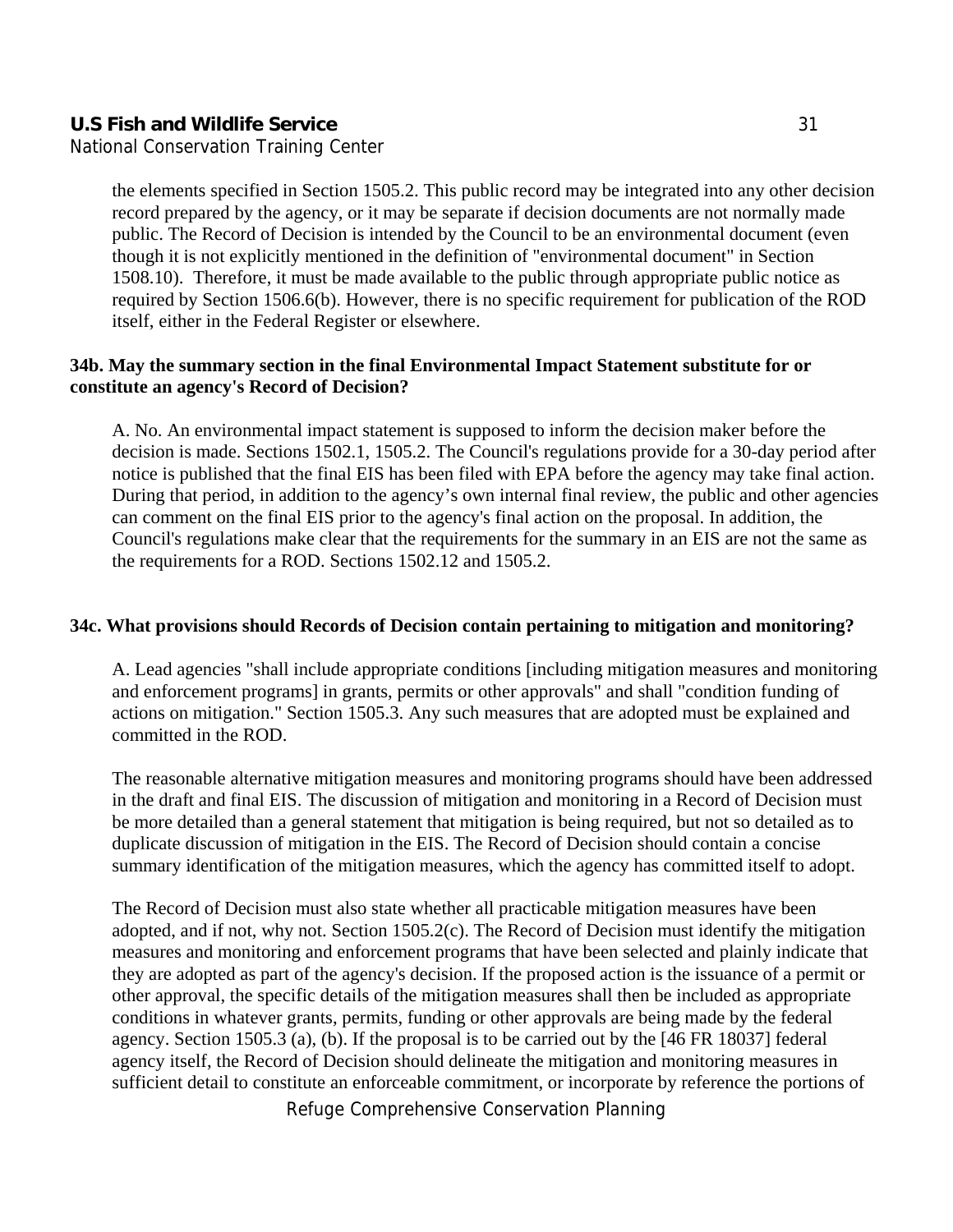National Conservation Training Center

the EIS that do so.

#### **34d. What is the enforceability of a Record of Decision?**

A. Pursuant to generally recognized principles of federal administrative law, agencies will be held accountable for preparing Records of Decision that conform to the decisions actually made and for carrying out the actions set forth in the Records of Decision. This is based on the principle that an agency must comply with its own decisions and regulations once they are adopted. Thus, the terms of a Record of Decision are enforceable by agencies and private parties. A Record of Decision can be used to compel compliance with or execution of the mitigation measures identified therein.

#### **35. Time Required for the NEPA Process. How long should the NEPA process take to complete?**

A. When an EIS is required; the process obviously will take longer than when an EA is the only document prepared. But the Council's NEPA regulations encourage streamlined review, adoption of deadlines, and elimination of duplicative work, eliciting suggested alternatives and other comments early through scoping, cooperation among agencies, and consultation with applicants during project planning.

The Council has advised agencies that under the new NEPA regulations even large complex energy projects would require only about 12 months for the completion of the entire EIS process. For most major actions, this period is well within the planning time that is needed in any event, apart from NEPA.

The time required for the preparation of program EISs may be greater. The Council also recognizes that some projects will entail difficult long-term planning and/or the acquisition of certain data which of necessity will require more time for the preparation of the EIS. Indeed, some proposals should be given more time for the thoughtful preparation of an EIS and development of a decision, which fulfills NEPA's substantive goals.

For cases in which only an environmental assessment will be prepared, the NEPA process should take no more than 3 months, and in many cases substantially less, as part of the normal analysis and approval process for the action.

#### **36a. Environmental Assessments (EA). How long and detailed must an environmental assessment (EA) be?**

 A. The environmental assessment is a concise public document, which has three defined functions. (1) It briefly provides sufficient evidence and analysis for determining whether to prepare an EIS; (2) it aids an agency's compliance with NEPA when no EIS is necessary, i.e., it helps to identify better alternatives and mitigation measures; and (3) it facilitates preparation of an EIS when one is necessary. Section 1508.9(a).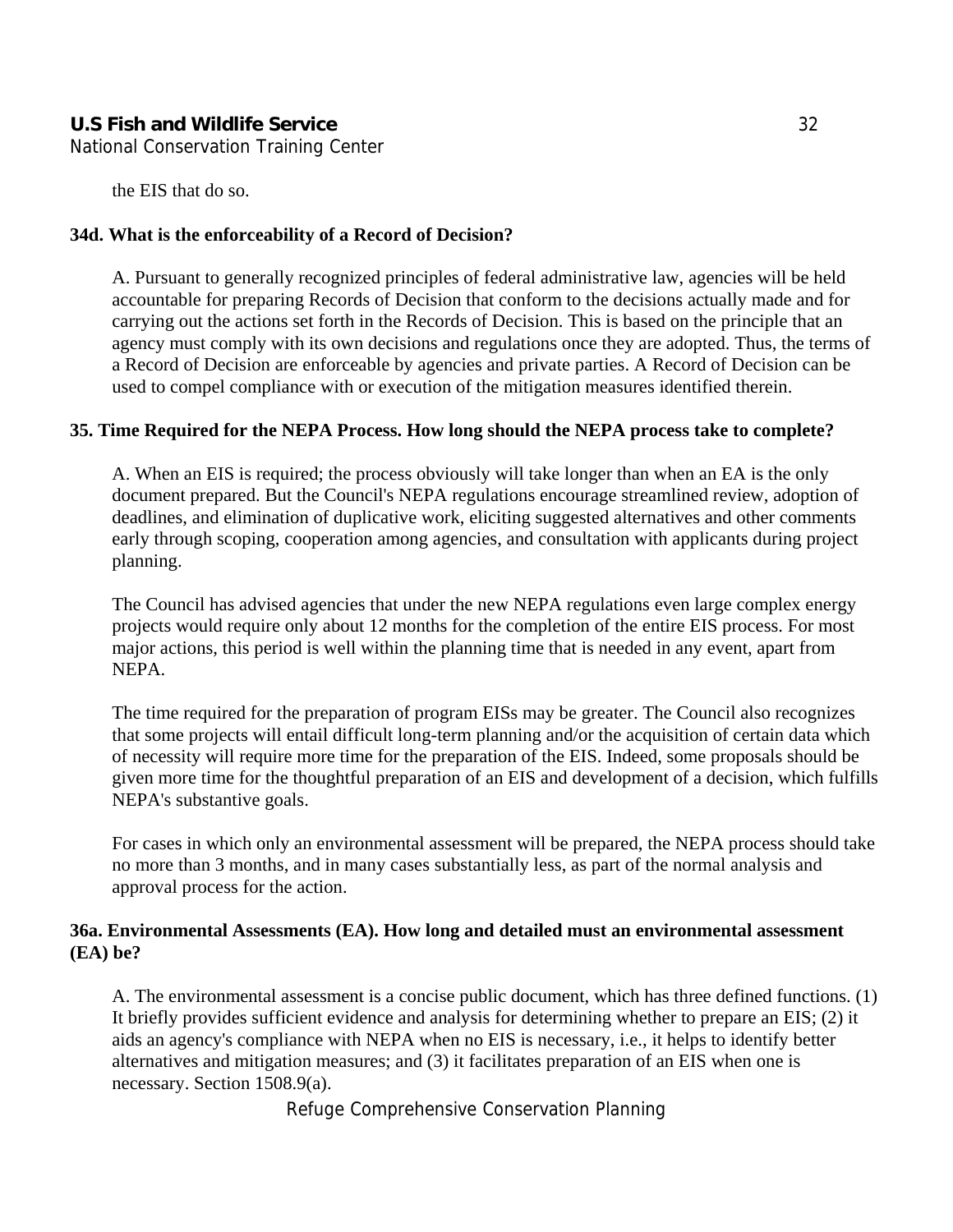Since the EA is a concise document, it should not contain long descriptions or detailed data, which the agency may have gathered. Rather, it should contain a brief discussion of the need for the proposal alternatives to the proposal, the environmental impacts of the proposed action and alternatives, and a list of agencies and persons consulted. Section 1508.9(b).

While the regulations do not contain page limits for EA's, the Council has generally advised agencies to keep the length of EAs to not more than approximately 10-15 pages. Some agencies expressly provide page guidelines (e.g., 10-15 pages in the case of the Army Corps). To avoid undue length, the EA may incorporate by reference background data to support its concise discussion of the proposal and relevant issues.

## **36b. Under what circumstances is a lengthy EA appropriate?**

A. Agencies should avoid preparing lengthy EAs except in unusual cases, where a proposal is so complex that a concise document cannot meet the goals of Section 1508.9 and where it is extremely difficult to determine whether the proposal could have significant environmental effects. In most cases, however, a lengthy EA indicates that an EIS is needed.

## **37a. Findings of No Significant Impact (FONSI). What is the level of detail of information that must be included in a finding of no significant impact (FONSI)?**

A. The FONSI is a document in which the agency briefly explains the reasons why an action will not have a significant effect on the human environment and, therefore, why an EIS will not be prepared. Section 1508.13. The finding itself need not be detailed, but must succinctly state the reasons for deciding that the action will have no significant environmental effects, and, if relevant, must show which factors were weighted most heavily in the determination. In addition to this statement, the FONSI must include, summarize, or attach and incorporate by reference, the environmental assessment.

## **37b. What are the criteria for deciding whether a FONSI should be made available for public review for 30 days before the agency's final determination whether to prepare an EIS?**

A. Public review is necessary, for example, (a) if the proposal is a borderline case, i.e., when there is a reasonable argument for preparation of an EIS; (b) if it is an unusual case, a new kind of action, or a precedent setting case such as a first intrusion of even a minor development into a pristine area; (c) when there is either scientific or public controversy over the proposal; or (d) when it involves a proposal which is or is closely similar to one which normally requires preparation of an EIS. Sections 1501.4(e)(2), 1508.27. Agencies also must allow a period of public review of the FONSI if the proposed action would be located in a floodplain or wetland. E.O. 11988, Sec. 2(a)(4); E.O. 11990, Sec. 2(b).

## Refuge Comprehensive Conservation Planning **38. Public Availability of EAs v. FONSIs. Must (EAs) and FONSIs be made public? If so, how should**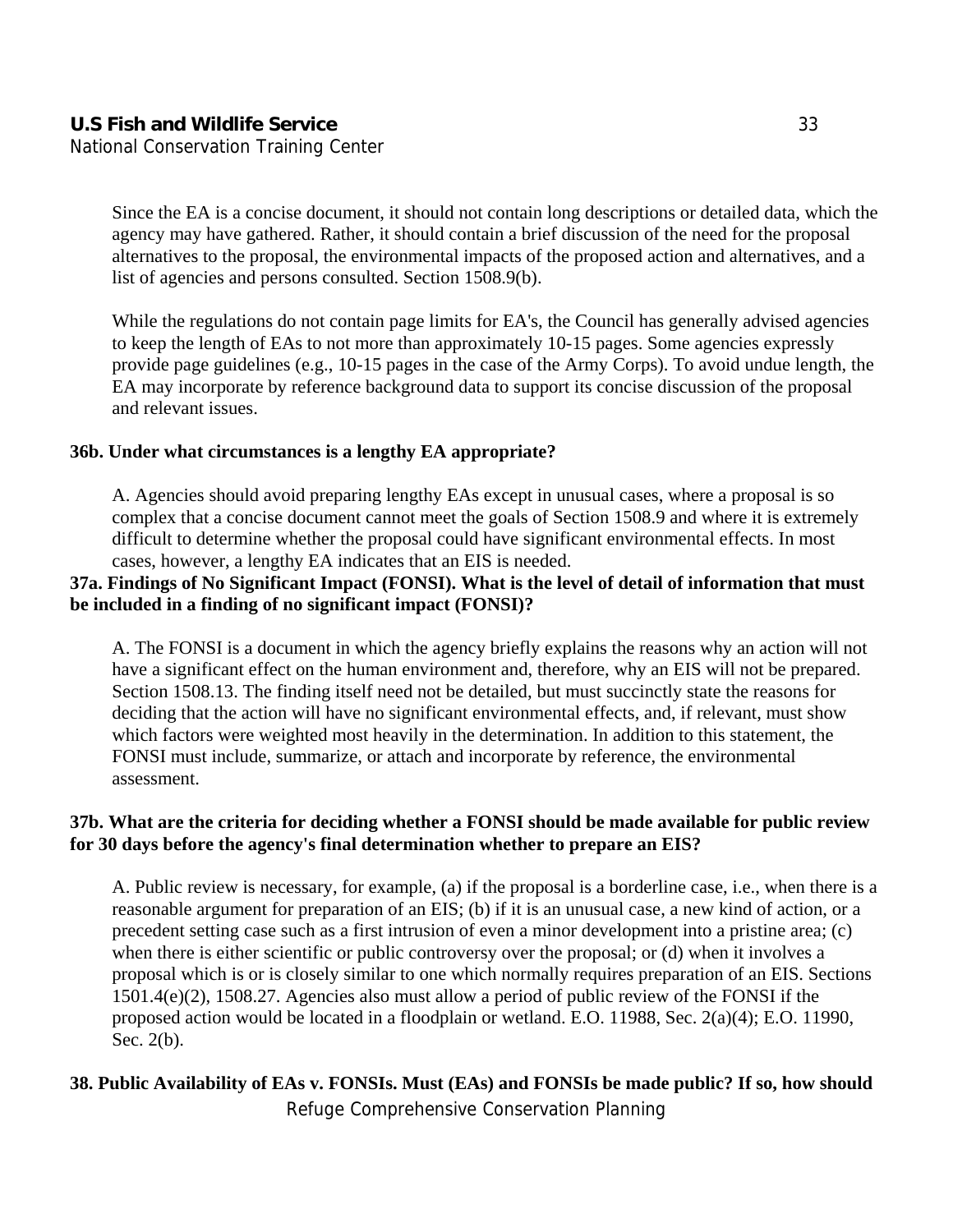#### **this be done?**

A. Yes, they must be available to the public. Section 1506.6 requires agencies to involve the public in implementing their NEPA procedures, and this includes public involvement in the preparation of Eas and FONSIs. These are public "environmental documents" under Section 1506.6(b), and, therefore, agencies must give public notice of their availability. A combination of methods may be used to give notice, and the methods should be tailored to the needs of particular cases. Thus, a Federal Register notice of availability of the documents coupled with notices in national publications and mailed to interested national groups might be appropriate for proposals that are national in scope. Local newspaper notices may be more appropriate for regional or site-specific proposals.

The objective, however, is to notify all interested or affected parties. If this is not being achieved, then the methods should be reevaluated and changed. Repeated failure to reach the interested or affected public would be interpreted as a violation of the regulations.

## **39. Mitigation Measures Imposed in EAs and FONSIs. Can an EA and FONSI be used to impose enforceable mitigation measures, monitoring programs, or other requirements, even though there is no requirement in the regulations in such cases for a formal Record of Decision?**

A. Yes. In cases where an environmental assessment is the appropriate environmental document, there still may be mitigation measures or alternatives that would be desirable to consider and adopt even though the impacts of the proposal will not be "significant." In such cases, the EA should include a discussion of these measures or alternatives to "assist [46 FR 18038] agency planning and decision making" and to "aid an agency's compliance with [NEPA] when no environmental impact statement is necessary." Section 1501.3(b), 1508.9(a)(2). The appropriate mitigation measures can be imposed as enforceable permit conditions, or adopted as part of the agency final decision in the same manner mitigation measures are adopted in the formal Record of Decision that is required in EIS cases.

## **40. Propriety of Issuing EA When Mitigation Reduces Impacts. If an environmental assessment indicates that the environmental effects of a proposal are significant but that, with mitigation, those effects may be reduced to less than significant levels, may the agency make a finding of no significant impact rather than prepare an EIS? Is that a legitimate function of an EA and scoping?**

[N.B.: Courts have disagreed with CEQ's position in Question 40. The 1987-88 CEQ Annual Report stated that CEQ intended to issue additional guidance on this topic. Ed. note.]

A. Mitigation measures may be relied upon to make a finding of no significant impact only if they are imposed by statute or regulation, or submitted by an applicant or agency as part of the original proposal. As a general rule, the regulations contemplate that agencies should use a broad approach in defining significance and should not rely on the possibility of mitigation as an excuse to avoid the EIS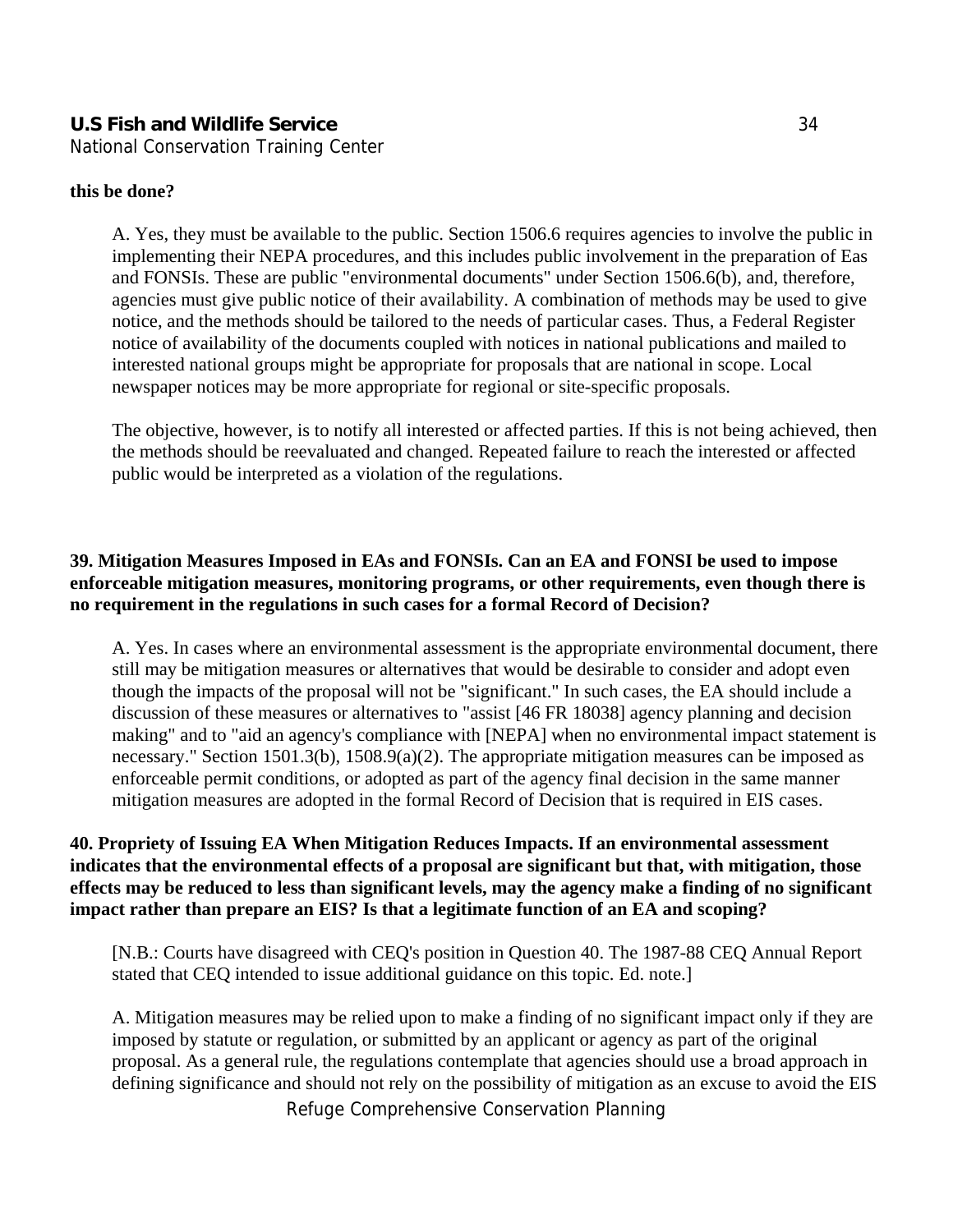National Conservation Training Center

requirement. Sections 1508.8, 1508.27.

If a proposal appears to have adverse affects which would be significant, and certain mitigation measures are then developed during the scoping or EA stages, the existence of such possible mitigation does not obviate the need for an EIS. Therefore, if scoping or the EA identifies certain mitigation possibilities without altering the nature of the overall proposal itself, the agency should continue the EIS process and submit the proposal, and the potential mitigation, for public and agency review and comment. This is essential to ensure that the final decision is based on all the relevant factors and that the full NEPA process will result in enforceable mitigation measures through theRecord of Decision.

In some instances, where the proposal itself so integrates mitigation from the beginning that it is impossible to define the proposal without including the mitigation, the agency may then rely on the mitigation measures in determining that the overall effects would not be significant (e.g., where an application for a permit for a small hydro dam is based on a binding commitment to build fish ladders, to permit adequate down stream flow, and to replace any lost wetlands, wildlife habitat and recreational potential).

In those instances, agencies should make the FONSI and EA available for 30 days of public comment before taking action. Section 1501.4(e)(2).

 Similarly, scoping may result in a redefinition of the entire project, as a result of mitigation proposals. In that case, the agency may alter its previous decision to do an EIS, as long as the agency or applicant resubmits the entire proposal and the EA and FONSI are available for 30 days of review and comment. One example of this would be where the size and location of a proposed industrial park are changed to avoid affecting a nearby wetland area.

#### "ENDNOTES"

The first endnote appeared in the original Federal Register. The other endnotes are for information only.

- 1.References throughout the document are to the Council on Environmental Quality's Regulations For Implementing The Procedural Provisions of the National Environmental Policy Act. 40 CFR Parts 1500-1508.
- 2.[46 FR 18027] indicates that the subsequent text may be cited to 48 Fed. Reg. 18027 (1981). Ed Note.
- 3.Q20 Worst Case Analysis was withdrawn by final rule issued at 51 Fed. Reg. 15618 (Apr. 25. 1986); textual errors corrected 51 F.R. p. 16,846 (May 7, 1986). The preamble to this rule is published at ELR Admin. Mat. 35055.